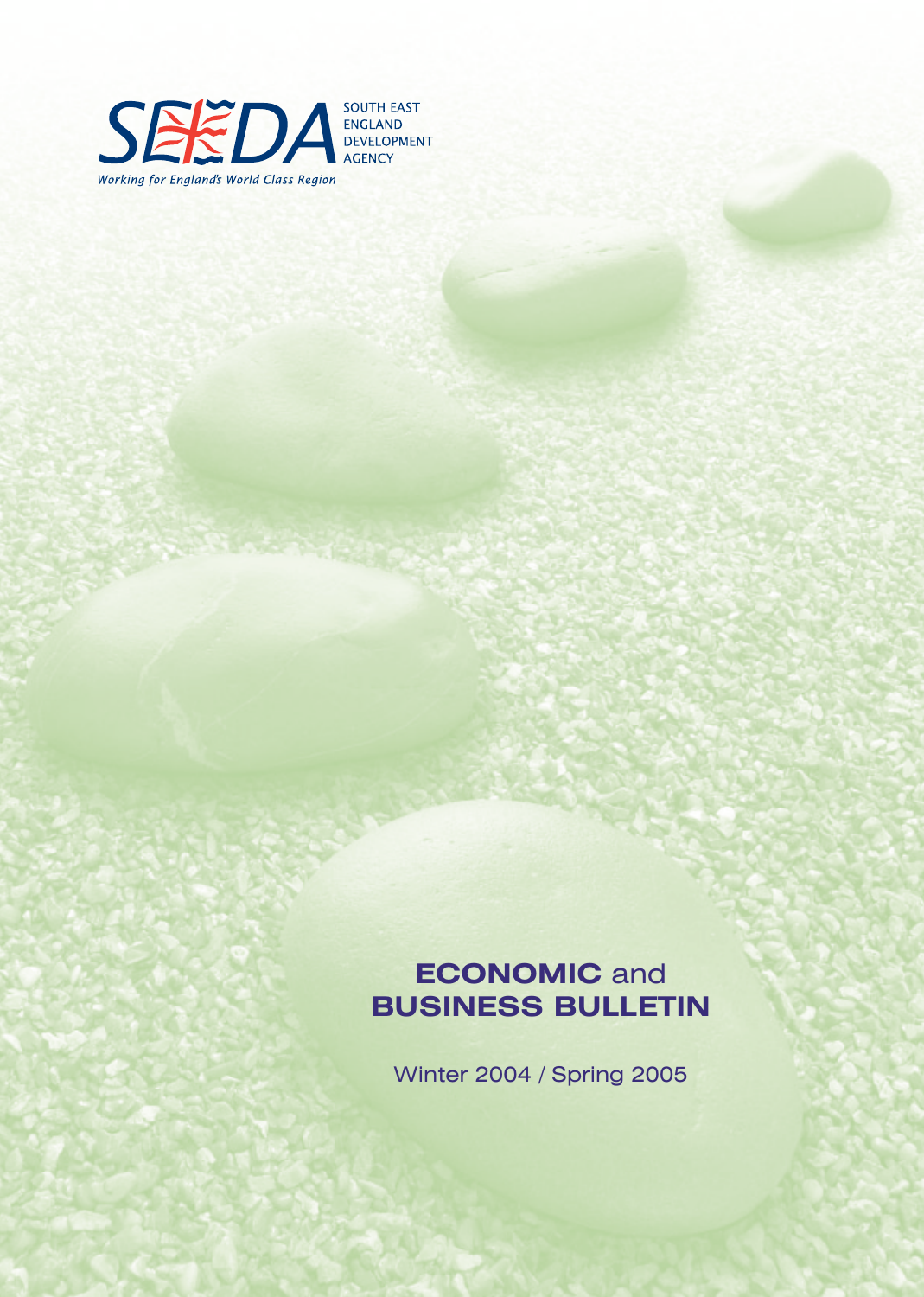#### **Winter 2004/Spring 2005**

# **Economic and Business Bulletin**

I am pleased to present the winter 2004/spring 2005 issue of SEEDA's six-monthly Economic and Business Bulletin.

This Bulletin aims to contribute to the development of business strategies in the private, public and voluntary sectors. It brings together key economic and business intelligence at regional level and puts the short-term outlook of the South East economy into a wider national context.

The next issue of the Economic and Business Bulletin will look more closely at sub-regional economic performance and its likely development in the short, medium and long-term.

If you have any queries regarding this Bulletin or its contents, please contact Ivan Perkovic (01483 470 162), email: ivanperkovic@seeda.co.uk

Yours,

fame & Brethpout

James E. Brathwaite, CBE Chairman

South East England Development Agency (SEEDA) SEEDA Headquarters, Cross Lanes, Guildford, GU1 1YA England Tel +44 (0) 1483 484 200 Fax +44 (0) 1483 484 247 email: seeda@seeda.co.uk web: www.seeda.co.uk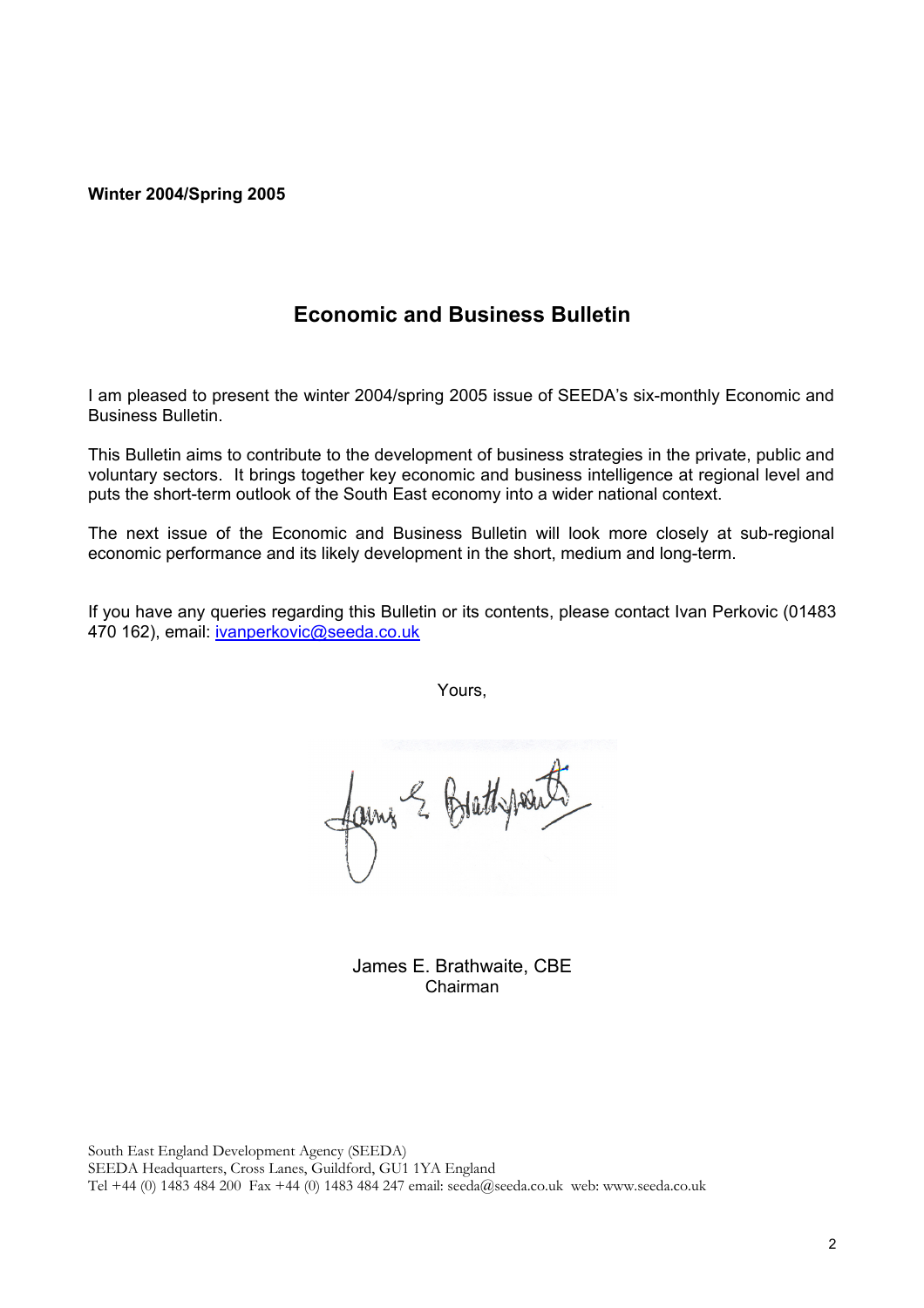# **Contents**

| <b>Executive Summary</b>                                                                                        | 4  |
|-----------------------------------------------------------------------------------------------------------------|----|
| UK Overview and Outlook                                                                                         | 5  |
| The South East Overview and Outlook                                                                             | 9  |
| Inter-regional disparities in growth rates of real output and unemployment over time                            | 14 |
| Appendix A: the South East Forecast Summary                                                                     | 16 |
| Appendix B: Production - Output and Employment Forecasts                                                        | 17 |
| Agriculture<br>Mining & Utilities<br>Construction                                                               |    |
| Appendix C: Manufacturing – Output and Employment Forecasts                                                     | 19 |
| Manufacturing (Total)<br>Metals & Chemicals<br>Engineering<br>Other Manufacturing                               |    |
| Appendix D: Services - Output and Employment Forecasts                                                          | 21 |
| Distribution, Hotels & Catering<br>Transport & Communications<br>Financial & Business<br>Mainly Public Services |    |
| Appendix E: Standard Industrial Classification (SIC) 1992                                                       | 23 |
| Appendix F: Bibliography                                                                                        | 24 |
| Appendix G: South East England Government Office Region and its Sub-Regions                                     | 25 |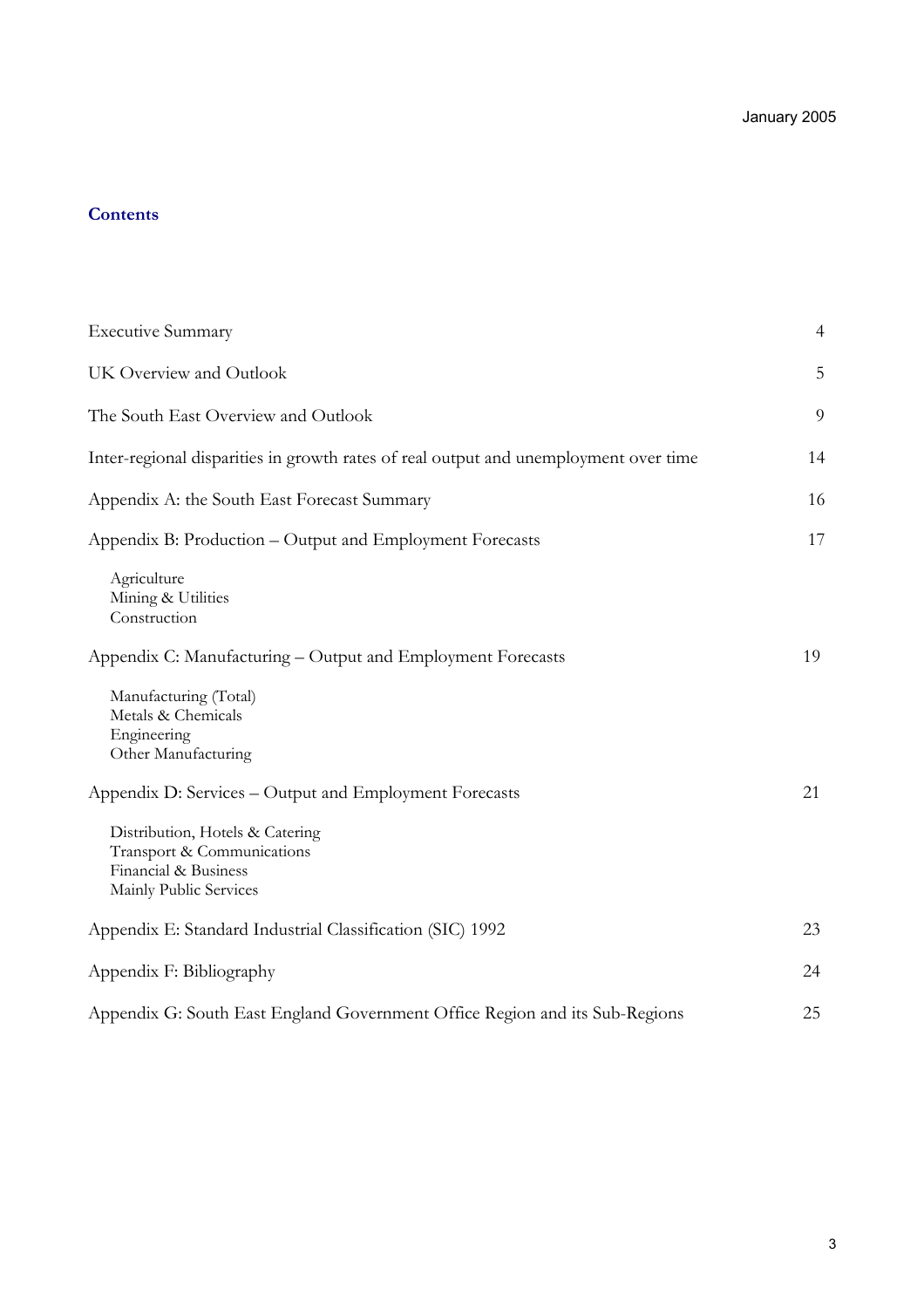- The UK and the South East economies expanded strongly in the first half of the year with strong growth in output, productivity and business investment.
- Service led activities and in particular financial & business services continues to underpin growth in real output in the South East and the UK.
- The manufacturing sector has emerged out of recession, but the recent appreciation of the pound combined with a weak demand from major eurozone economies threatens further revival next year.
- The latest survey evidence points towards slower growth in the third quarter of the year. Slower growth in industrial output with some slowdown in service sector activities appears to be the main factor behind the recent slowdown.
- Consumer spending has shown some signs of weakness over the past couple of months as several increases in interest rates over the past couple of months start to have an impact on output growth. Slower growth in consumer spending combined with less favourable outlook for house prices is likely to lead to slower growth in output the next year.
- In spite of a small increase in inflation this year, inflation rate is expected to remain well below the Bank of England's target the next year.
- In 2003 and 2004 GVA and employment growth were stronger in the northern regions. The South East economy is ranked second best performing region in terms of growth of real GVA in the country.
- In 2005 growth is likely to shift in favour of southern regions with the South East expected to outperform every other region in the UK.
- The growth in the region is likely to be underpinned by the strong performance of financial & business services supported by stronger expansion in transport & communications, manufacturing and public sector related activities.
- The labour market in the region appears to be relatively subdued (marginal increase in employment in 2004) this year, while strong growth in employment and further decline in unemployment is forecast for the next year.
- After a mild decline in employment this year, the financial & business services sector is expected to underpin the strong growth in employment in 2005. The trend of declining employment in manufacturing sector is expected to continue although at a slower pace than seen over the past decade.
- Economic inactivity among people of working age has risen over the past four years. There are now more economically inactive people of working age who want a job and are available to start work in the South East than there are people claiming Job Seekers Allowance.
- Inter-regional disparities in growth rates of real output appear to be narrowing over the past couple of years, while stronger evidence points towards narrowing of disparities in unemployment rates amongst English regions.
- Disparities in growth rates of real output between the South East counties reveal a rather different picture. In the 1990s intra-regional disparities rose much faster than inter-regional disparities.
- Rising disparities between the South East counties imply the emergence of a two-speed economy, and place a question mark over overall performance of the South East economy.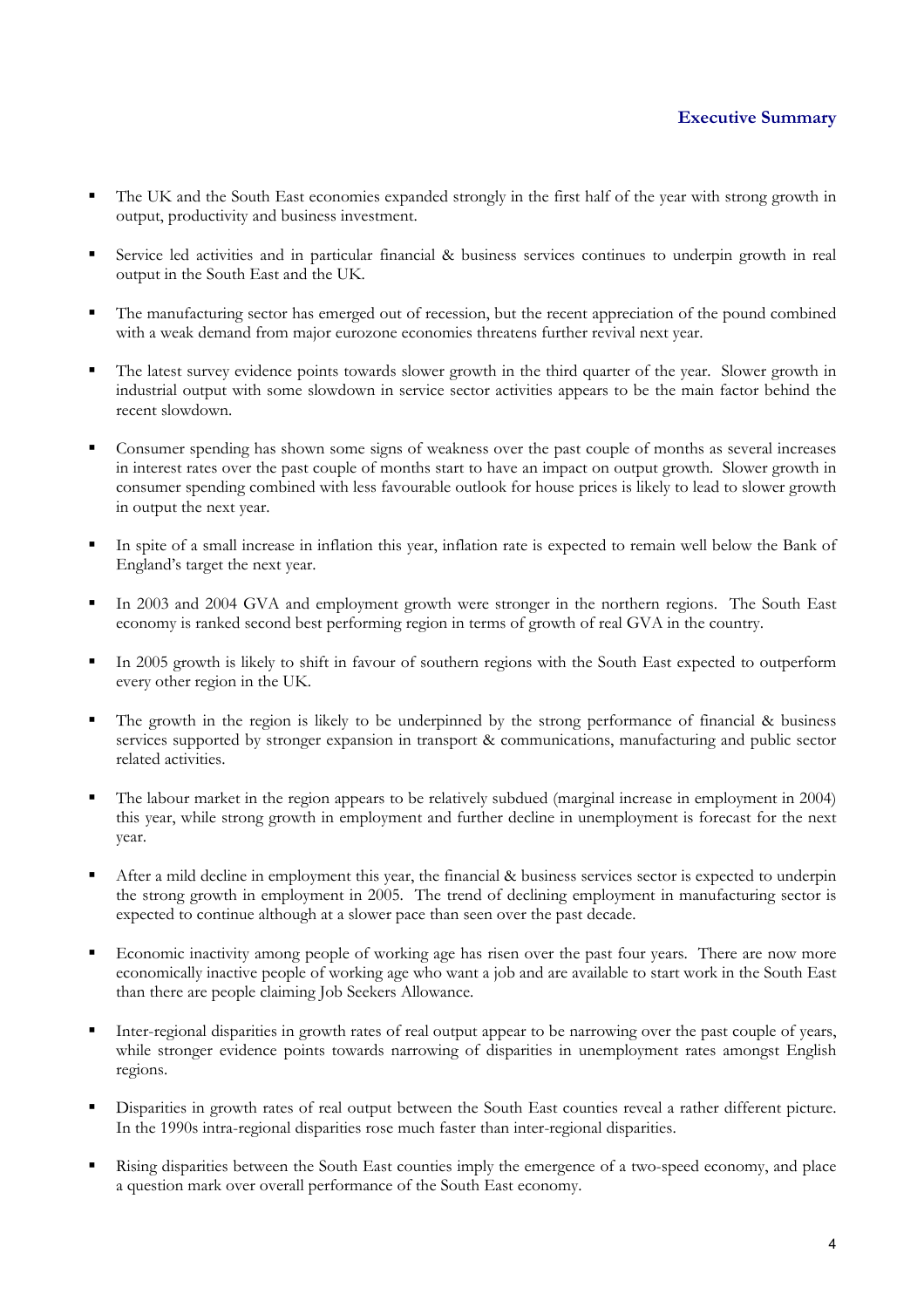#### **The UK Overview and Outlook**

The latest revisions to UK Gross Domestic Product (GDP) growth rate show that in 2003 the UK economy expanded by 2.2% faster than initially estimated.1

Continuation of the recovery in world demand alongside strong domestic demand have led to strong growth in UK output in the first half of 2004. UK GDP expanded by 0.7% (over the quarter) in the first quarter of the year. The growth in the second quarter was even stronger with total GDP expanding by  $0.9\%$  over the previous quarter.



The latest estimates for the third quarter of the year show slower growth in GDP. GDP is estimated to have grown by 0.4%.2 Slower growth in the third quarter largely reflects a decline of output in oil and gas extraction and 1% falls in the manufacturing output (largely in paper, printing & publishing, food drink and tobacco and chemicals and man-made fibres industries). The growth was underpinned by strong expansion across service sector. Financial and business services expanded by 0.9% while construction, transport & communications, distribution, hotels & catering and public services expanded by 0.8% respectively.

Retail sales growth has slowed down in the second half of the year with the volume of retail sales in the three months to October 1.2% higher than in the previous three months. During the first six months of the year, the equivalent three-monthly growth rates averaged 1.8%. Overall, household expenditure increased by 0.5% on previous quarter.

 $\overline{a}$ 

There was a strong growth in government expenditure, which rose by 1.4% over the previous quarter (4.7% on the same quarter a year ago).



The latest survey evidence points towards stronger growth in output in the last quarter of the year. The output is likely to expand by around 0.7% in the last quarter of the year which implies that the economy will achieve the longest uninterrupted growth in output in modern times (50 successive quarters of continuous growth). The latest estimates from Experian Business Strategies (EBS) show the UK GDP expanding by 3.2 this year (the consensus of independent forecasters is for growth rates above 3% this year). The implication of this is that the Chancellor of the Exchequer will have proved his sceptics wrong once again with his forecasts of 3- 3.5% for this year made in the April's budget.

The latest forecasts for the next year by Experian show UK GDP expanding by 2.8%. The consensus of independent forecasters shows average growth rate of 2.6%, considerably lower that the Chancellor's pre-budget forecasts of 3-3.5%. The main factors behind slower growth in output next year are likely to be slower growth in external demand and slower growth in consumer spending). The full impact of several increases in interest rates are likely to be felt next year since it takes 12-18 moths for the rise in interest rates to fully feed into the economy. Consumer confidence is also likely to be affected by the expected slowdown (or decline according to some analysts) in house prices.

On the other hand, exports could get affected not just by slower world demand but also by the recent appreciation of the pound. In early December, pound has reached record levels towards US dollar over the past twelve years  $(\frac{1}{2}, 6f \cdot 1.93)$ . With rising 'twin deficits', US Federal Reserve will be unlikely to intervene to try to stop the slide of the dollar over the coming months. The implication of this is likely further appreciation of the pound.

<sup>1</sup> Growth rates reported in this document refer to real growth rates (adjusted for inflation) unless otherwise stated.

<sup>2</sup> These are preliminary estimates partially based on survey data and are likely to be revised in the fourth quarter (the recent trend by the Office for National Statistics (ONS) has been to revise those rates upwards).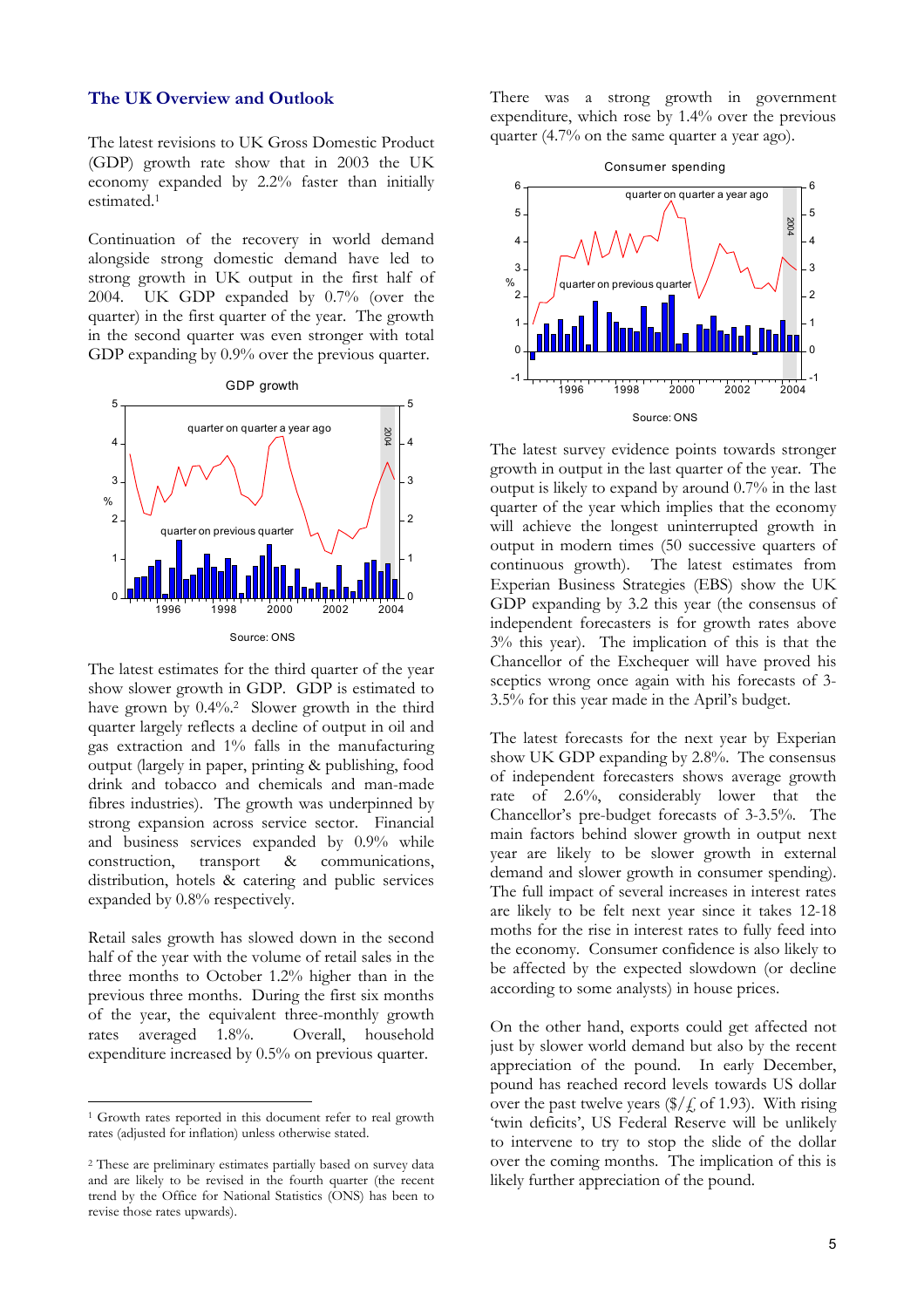The pound is likely to appreciate even further, possibly reaching  $\frac{1}{2}$  /  $\frac{2}{1}$  in early 2005.<sup>3</sup>

A stronger pound implies that UK producers are becoming increasingly less competitive since the UK goods and services exported to US market become more expensive. A stronger pound will also have adverse impact on our competitiveness in Asian markets, since major economies in the Far East (such as China) have effectively pegged their currencies to US dollar, which implies that their producers are increasingly becoming more competitive at the expense of UK exporters.



On the other hand, the pound has marginally depreciated towards the euro. In June 2001 one euro was trading at 1.64 toward the GB pound, in June 2004 the market rate was 1.50 and in early December 1.43 pounds. This trend is expected to continue in coming years. This should make our exports to the EU markets more competitive, however the overall impact of improvement in competitiveness is likely to be relatively small in 2005 due to projected sluggish demand within the major eurozone economies. A falling dollar will also help contain inflationary pressures arising from higher energy and commodity prices since most of energy and commodity prices are traded in US dollars.

The Government's target measure of inflation – the Consumer Price Index (CPI), increased from 1.1% in September to 1.2% in October. Rising energy costs (gas, electricity and petrol) were the main factor behind the increase in inflation. Similar factors have led to an increase in the Retail Price Index (RPI) inflation rate. RPI inflation increased from 3.1% in September to 3.3% in October. Over the past several years the UK inflation has remained remarkably stable in spite of significant increases in energy and commodity prices (oil and gas have reached record levels while commodity prices have

 $\overline{a}$ 

also soared, driven by strong demand from developing countries such as China and India).



One of the reasons why inflation has not risen sharply is due to the changing composition of the UK economy over the last three decades. The UK economy today is much more service orientated than in the 1970s hence the impact of rising energy prices on inflation is smaller than during the 1970s/early 1980s. Another factor that contributed to lower inflation over the past decade was fierce competition. Whereas in 1970s an increase in prices of inputs was often passed on the consumer, over the past decade it is the producers who often had to carry the brunt of rising costs (through a squeeze on their profit margins).

Throughout this period a rather modest growth in average earnings was another factor that contributed to easing of inflationary pressure. Average earnings showed stronger growth in early 2004 than in 2003, however since then we have seen a steady growth in average earnings. Average earnings excluding bonuses rose by 4.3% in the year to September (unchanged from August), while average earnings including bonuses was 3.7% (down from 3.8% in August).



Whereas in the 1970s inflation was driven not just by rising prices of inputs but also by spiralling wage inflation, the latest hike in energy and commodity

<sup>3</sup> This could happen even sooner should the Bank of England raise interest rates in early December.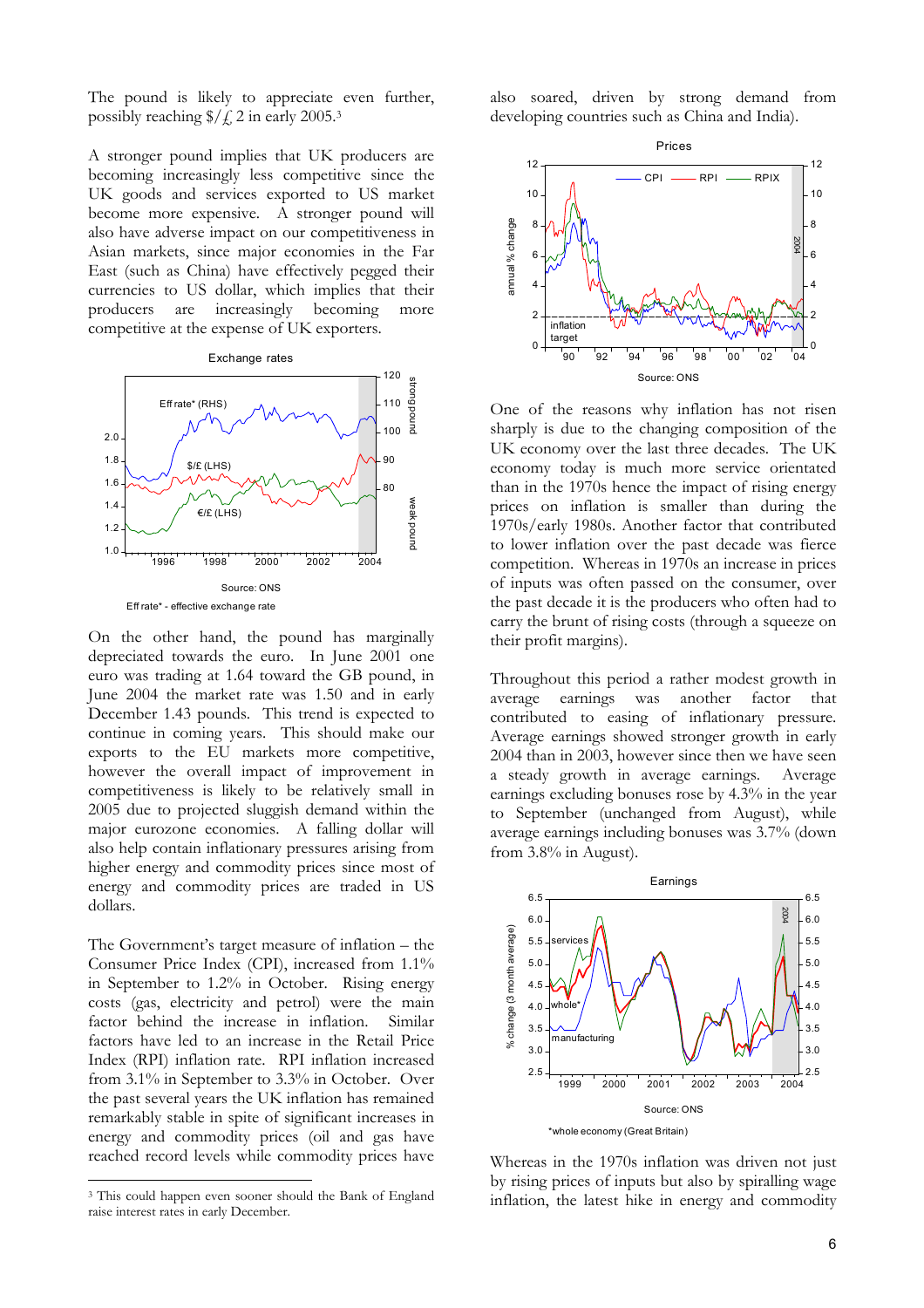prices was not accompanied by any significant increase in earnings.

A comparison of internationally comparable measure of inflation, the CPI shows that since the start of 2000, UK inflation has been amongst the lowest in the EU (in September 2004 average inflation rate for the EU 25 was 2.0% compared with 1.1% in the UK). Over the next year CPI inflation is forecast to marginally increase on this year, however it will stay below the Bank of England inflation target of 2.0%.

Business investment in the third quarter of 2004 has reached record levels after rising by 0.1% on the second quarter and 5.7% on a year ago. Total manufacturing investment rose by over 9% and in services by over 7% on a year ago, while there was a decrease in investment in construction and nonmanufacturing production.

Annual productivity growth for the whole economy in the second quarter of the year was 2.9%, up from the first quarter of the year, while annual manufacturing productivity growth was 5.4% (unchanged from the previous quarter).4 Acceleration of output growth and slower growth in employment were the main factors behind the strong growth in productivity.

The UK labour market has remained remarkably stable over the first nine months of the year. Following an increase in employment of 55,000 over the second quarter and by over 230,000 over the year, total employment has reached record levels of 28.4 million. The employment rate in the third quarter was 74.7% up from 74.6% from the previous quarter. Furthermore there is some evidence in support of stronger growth in employee jobs over the past year. .



4 Productivity growth measured as % change in the growth of output per hour worked.

 $\overline{a}$ 

This is an encouraging sign since a worrying trend has emerged in the past whereas most jobs were coming from increases in part-time workers and self-employment.

The unemployment rate (based on Labour Force Survey (LFS)) fell to 4.6% from 4.8% in the second quarter of 2004, the lowest level since the comparable records began. 5 At the end of the quarter there were less than 1.4 million unemployed people in the UK. Alternative measure of unemployment – the claimant count marginally increased over the past two months following consecutive falls for over a year. At the end of October there were 836,000 unemployed people in the UK claiming Job Seekers Allowance (JSA).



Both the LFS and claimant count unemployment are forecast to marginally decrease next year.

Although by international standards UK unemployment is one of the lowest in developed countries the UK labour market may not be as 'tight' as it may appear by simply looking at the latest unemployment statistics. There are still almost eight million people of working age in the UK classified as economically inactive and therefore excluded from the labour market.<sup>6</sup> The total number of economically inactive people has risen by almost 400,000 over the past five years with students accounting for the largest share of the increase.

House price inflation has continued to significantly outpace the growth in average earnings in the first

<sup>5</sup> The LFS or ILO (International Labour Organisation) measure of unemployment includes people without paid work who have sought work within the previous four weeks and are able to start work within two weeks. The claimant count measure includes only those people in receipt of job seekers allowance.

<sup>6</sup> The economically inactive population includes those people who are not actively seeking work, those who are not available for work and those who are long-term sick or disabled (largely include those looking after the family and home, students and those who are sick or disabled).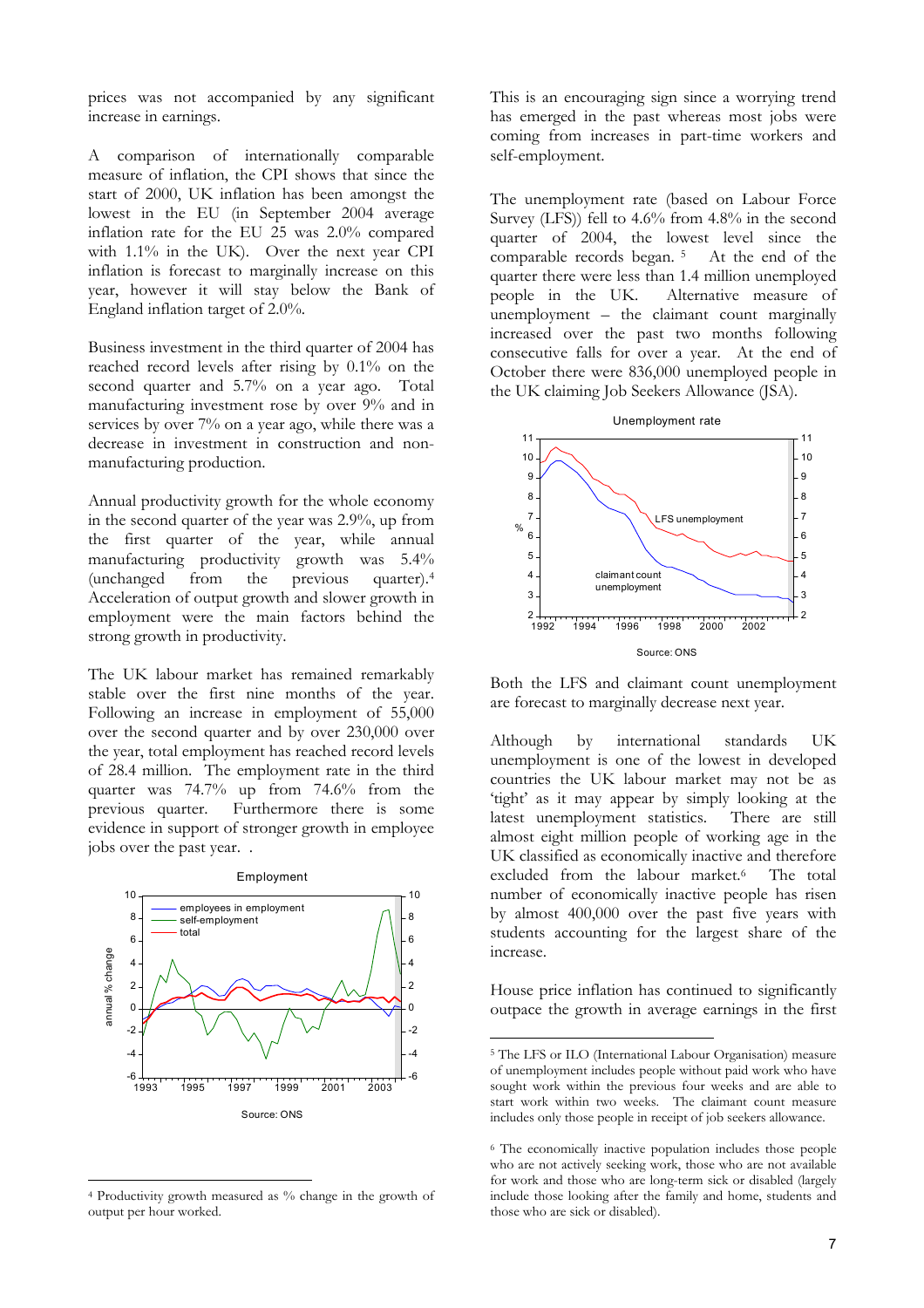half of 2004. Although, over the past couple of months we have seen some falls in house prices (largely contained to the southern parts of the country), house price inflation is still likely to end the year in double digits (between 10 and 15%).



It appears as if several increases in interest rates over the past year are finally helping to cool the market. The issue here is whether we are going to see a slower growth in house prices or the 1990s style collapse of the market which contributed to the last recession and which could still push the UK economy over the edge. House prices are clearly overvalued, on some estimates as much as 30-40% compared with their long trend average in relation to earnings (house price-earnings ratio currently stands at around 5.5). Unsustainable house prices and rising interest rates over the past year point towards much slower growth next year (or according to some analysts even crash of the market over the next 2-3 years). However, interest rates are close to their historically lowest level, while the labour market remains stable (two factors which have contributed to the early 1990's crash), both of which point toward a more gradual slowdown (with some drop in the prices in some areas) than the outright crash of the market. In the end, the psychological factor is likely to play the crucial role in determining whether we see a gradual slowdown or a larger drop in house prices over the next 12-24 months.

Barclays and Halifax alongside a number of economic consultancies such as Experian Business Strategies have put their weight behind a drop in house prices over the next two years, while Nationwide expects the house price inflation to marginally increase over the course of next year. Regardless of whether we see a gradual slowdown in house price inflation or a larger drop in house prices it is unlikely that the UK economy will find itself in recession over the next year.

Slower growth in output, low inflation, and receding house prices all tend to point towards lower interest rates in 2005. However the answer to this is not quite straightforward as it first appears. It is true that economic growth has slowed down in the last quarter of 2004.



However, our latest estimates show that the output gap in the third quarter was just 0.3% below its long-trend output.<sup>7</sup> Thus there appears to be little scope for faster than trend GDP growth without creating inflationary pressures, which could lead to an increase in interest rates.

Furthermore, most analysts would agree that interest rates are still below their neutral level and that they would need to rise by a  $\frac{1}{4}$  to  $\frac{1}{2}$  percentage points to reach their neutral level. It has taken several increases in interest rates over the past twelve months for the Bank of England to reach the current levels and the Bank is unlikely to rush with a cut in the rates. Thus, although the economy has slowed down over the past three months and the house price inflation is receding, interest rates are likely to stay where they are during early 2005.



However, should the survey evidence point towards a slowdown in economic activity early next year and should the pound continue to appreciate against the US dollar (providing that house price inflation

<sup>7</sup> The Hodrick-Prescott filter (Hodrick, R. J. and E. C. Prescott, 1997) has been used to estimate quarterly trend growth of output used to calculate the output gap.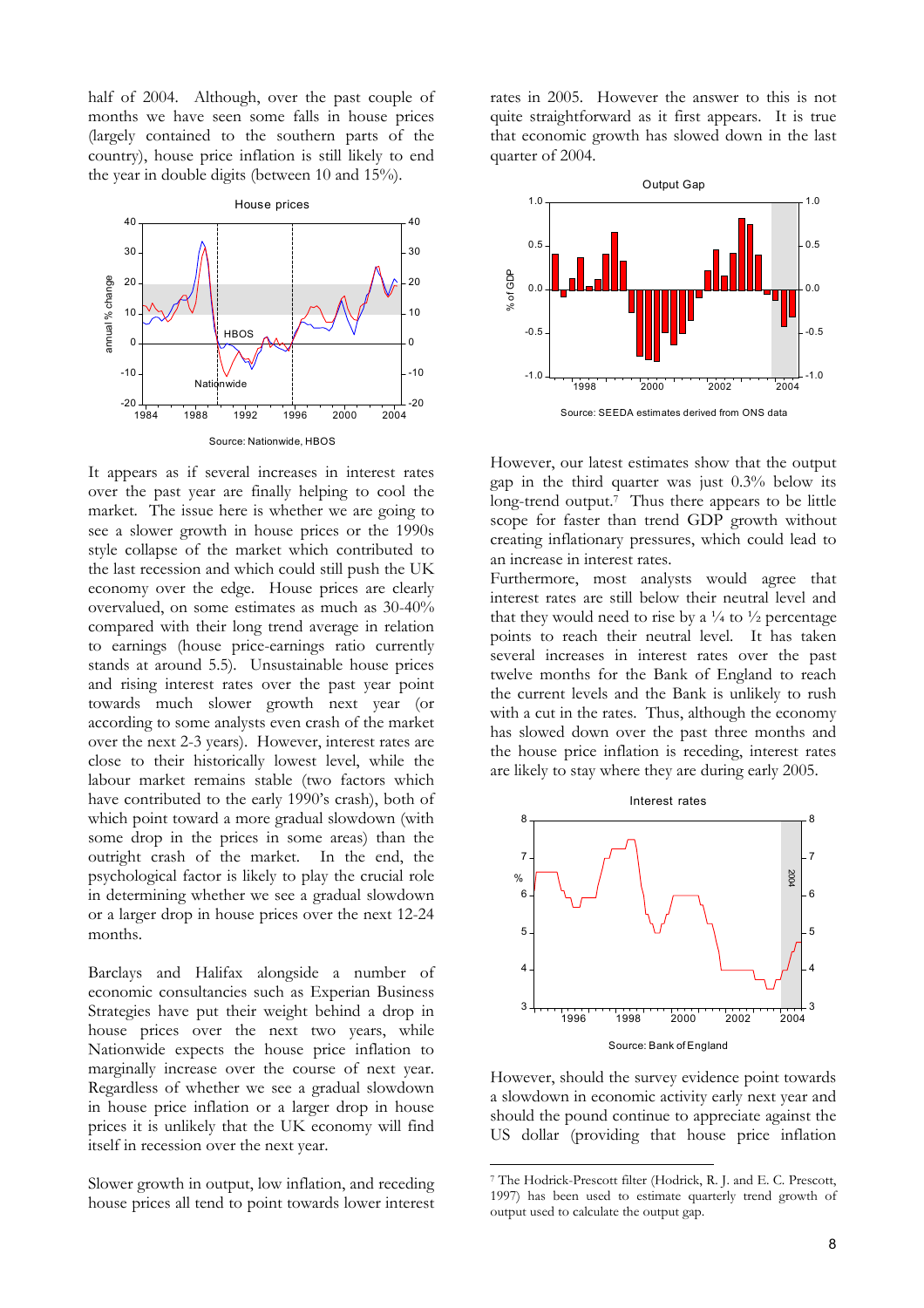continues to recede), the Bank of England may be inclined to lower the rates from their current level during 2005.

#### **The South East Overview and Outlook**

The latest (revised) estimates of regional Gross Value Added (GVA) show that in 2003 total output in the region expanded by 3.3% on previous year (as opposed to the growth rate of 2.8% reported in the summer of 2004).<sup>8</sup>



Some revisions to historical regional GVA have also occurred. These were largely due to changes in some components of Regional Accounts, National Accounts or some revisions to employment data.<sup>9</sup> The revisions to the South East GVA are relatively small except for the period of the late 1990s when the growth was over-estimated and over the past two years when the growth was under-estimated.

 $\overline{a}$ 

When compared to the other UK regional economies, in 2003 the South East was the fastest growing economy in the south and the second fastest growing regional economy in the UK (after the North East). The South East economy was the only regional economy in the south of the country that managed to avoid the impact of global slowdown (in particular in the first half of the year). This was largely due to its favourable industrial mix; lesser exposure of its financial sector to global economy and the return to manufacturing output growth. Strong consumer spending supported by public expenditure and construction-led activities also underpinned growth last year.



A recovery of manufacturing output underpinned by strong growth in public sector and construction driven activities were the main factors behind the strong performance of northern regions. In terms of growth rates of regional GVA, 2003 was the year of the north, since all northern regions (apart from West Midlands) outperformed the UK average and most of the southern regions.

The latest estimates of regional GVA show that in the first and second quarters of 2004, the total growth in output was above its long run-trend. Total output expanded by 0.75% and 1.17% respectively (on previous quarters).

However, the latest survey evidence points towards slower growth in the third quarter of the year. Home sales and orders in the service sector have slowed since quarter two and remain at a level just below national average, while optimism prevails in the export market with accelerating sales and export orders:10

 +28% of service sector firms reported an increase in home sales, down 23 points from the previous quarter.

<sup>8</sup> In line with European Standards (European Systems of Accounts, ESA95), regional output is expressed as Gross Value Added (GVA) and not Gross Domestic Product (GDP), which is used to record output at national level. GVA is the net product measured at market prices, less taxes on output (levied at the point of production) plus subsidies (levied at the point of production).

<sup>9</sup> For the methodological approach behind the construction of regional accounts see Lacey, D. (2000).

<sup>10</sup> British Chambers of Commerce (2004)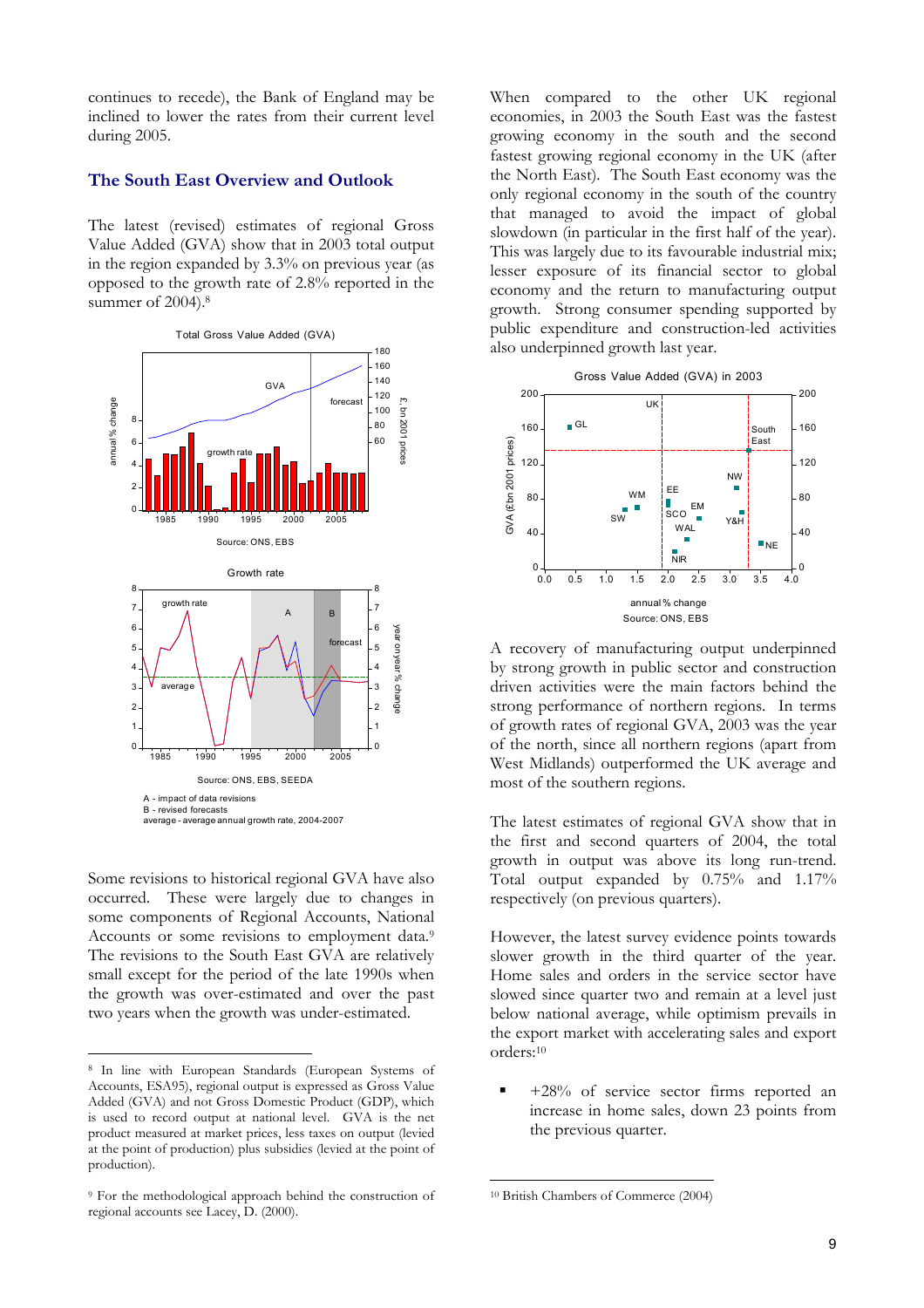- +19% of service sector firms reported an increase in home orders, down 20 points from the previous quarter.<sup>11</sup>
- +25% of service sector firms reported an increase in export sales, up 16 points from the previous quarter.
- +11% of service sector firms reported an increase in export orders, up 5 points from the previous quarter.

It appears that several rises in interest rates over the past twelve months, combined with slower growth in public spending, are having an impact on the growth of the service sector of the South East economy.

The latest survey evidence from the manufacturing market points towards continuous revival in the manufacturing sector in the home market and deterioration in the export market:

- $+28%$  of manufacturing sector firms reported an increase in home sales, up 3 points from the previous quarter.
- +13% of manufacturing sector firms reported an increase in home sales, up 4 points from the previous quarter.
- +12% of manufacturing sector firms reported an increase in exports sales, down 19 points from the previous quarter.
- +15% of manufacturing sector firms reported an increase in exports orders, down 9 points from the previous quarter.

Strong growth in business investment appears as a major factor behind the strong performance of manufacturing sector in the home market. There appears to be some indications of some weakness in the strength of the export markets possibly due to the recent appreciation of the pound against the US dollar (and effectively against the major Asian currencies) and underperformance of the major EU economies (weak demand by the eurozone economies, which account for almost 60% of the South East export market for goods).

The British Chambers of Commerce (BCC) survey also shows that in spite of declining confidence amongst manufacturers and service sector firms in the third quarter, confidence still remains well above the national aggregate.

The latest regional estimates for 2004 by Experian Business Strategies (EBS) show that the potential slowdown in output growth in the third quarter is

 $\overline{a}$ 

likely to remain just a blip and that we are likely too see a strong growth in output in the last quarter of the year. The South East economy is expected to have expanded by around 4.2 % in 2004 faster than any other regional economy in the country except Yorkshire and the Humber.12



What is also evident from the latest forecasts is the strong recovery of London's economy, which was the UK's worst performing regional economy in 2003.

The growth of GVA in the South East is likely to be underpinned by the strong performance of financial and business services and distribution, hotels and catering sectors. Manufacturing and transport and communications are forecast to contribute a greater share to regional growth than last year, while output of construction and public services is likely to expand by somewhat slower rate

<sup>&</sup>lt;sup>11</sup> The percentage balance  $+/-\%$  is the proportion of companies saying "up/increase" less than the proportion of companies saying "down/decrease".

 $\overline{a}$ 12 Estimates of regional output and growth rates reported in this document will differ from those reported by the Office for National Statistics (ONS). Estimates of regional output by the ONS are only available in current prices, which implies that changes over time combine the effects of regional economic growth and inflation. Although the ONS have now produced regional consumer price indices (see Wingfield, D. Fenwick, D. and Smith, K, 2004) due to a lack of regional industry deflators the official real growth rates of regional GVA are not available.

The estimates of GVA reported in this document follow the methodology adopted by the ONS (based on income approach). Real estimates of GVA by broad industrial sector have been obtained by deflating nominal estimates of GVA by national industry deflators for broad industrial sectors. The final estimates of GVA by broad industrial sector had to be adjusted for commuting patterns since the official GVA by broad industrial sector is residence based.

Furthermore, the ONS has recently switched from fixed base weights (weights that change every five years) in its approach to estimate output to chain linked weights (weights that change every year), which should lead to more reliable estimates of national output. The estimates of national and regional output reported in this document are based on the new methodology, which is consistent to the one used by the ONS (for a summary of chain linking approach see Young, A. 1992).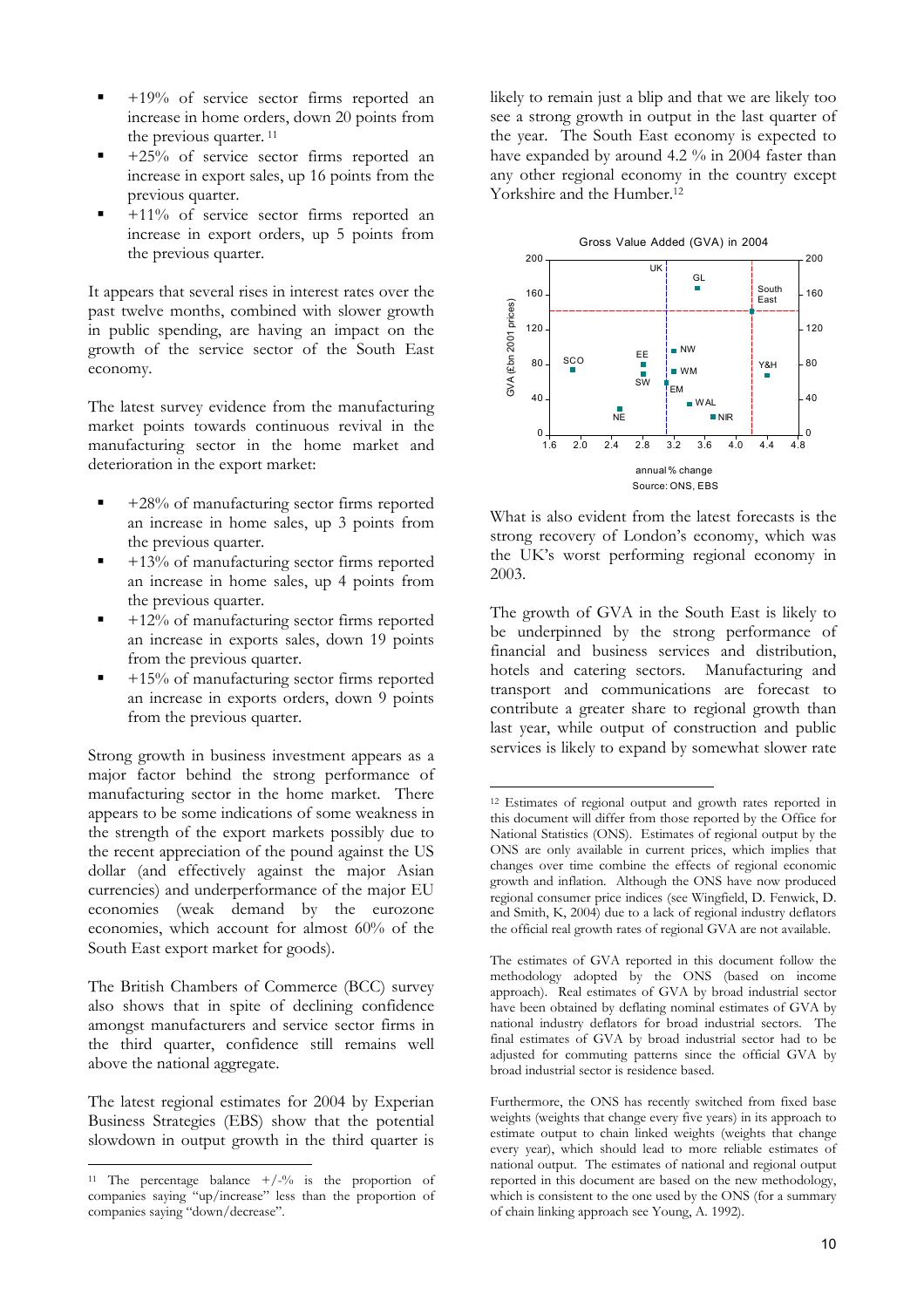than last year. Agriculture, forestry and fishing is the only sector expected to contract output this year. Slower growth in consumer spending, underpinned by recent rises in interest rates and a less favourable outlook for housing market, is likely to lead to slower growth in service sector in 2005.



Source: SEEDA estimates derived from GVA data from EBS

In spite of expanding at a slower rate than in 2004, the financial & business services sector is forecast to be by far the greatest contributor to regional GVA next year, while distribution, hotels & catering and construction sectors are likely to bear the brunt of slower growth in consumer spending. Growth of real GVA in distribution, hotels & catering is forecast to halve in 2005 (from 6.5% this year to 3.2% in 2005), while growth of output in construction related activities is forecast to slow from 4.2% in 2004 to 1.4% in 2005. The revival of manufacturing is forecast to continue with total output expanding by 2.5% (marginally faster than in 2004). Growth is also forecast to be underpinned by stronger growth of output in transport & communications and public sector related activities.13

In spite of slower growth of consumer spending, the South East economy underpinned by stronger growth of business investment and exports is forecast to expand by around 3.4% in 2005. The South East economy is forecast to expand significantly faster than the UK economy or any other regional economy in 2005. Furthermore, the economies of London and East of England driven by strong growth in private sector activities are expected to expand strongly in 2005, thus ending the cycle of weak growth over the past couple of years.

 $\overline{a}$ 



The labour market remains tight, but not overly tight. Economic activity rates have recovered between July and September of 2004 after declining in the first half of the year. In the third quarter of the year, economic activity rates were 82.1%, the highest in the country.



Employment rates followed a similar trend, recovering in the third quarter after a marginal decline in the first half of the year. In the third quarter of the year employment rate stood at 79%, significantly higher than national average and the second highest in the country (marginally below the East of England).



In the third quarter of the year, out of the total population of just over 8 million, over 4 million residents of the region were in employment.

<sup>13</sup> See Appendices B, C and D for detailed GVA and employment forecasts by industrial sectors.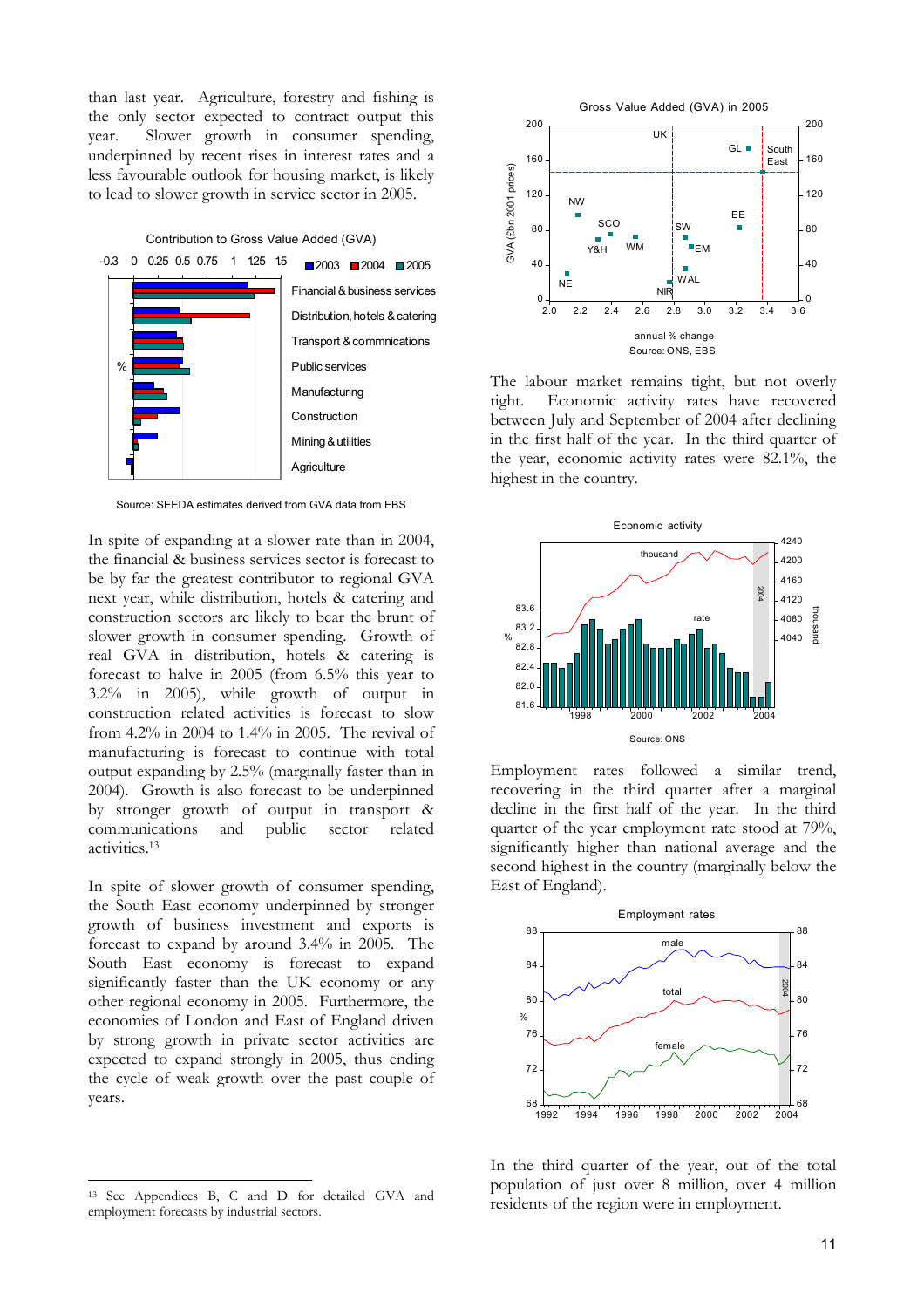Total full-time equivalent employment (FTE) is expected to have expanded by 0.4% in 2004 followed by strong growth of around 1% in 2005.14



The manufacturing sector is expected to have shed employment by around  $-1.4\%$ , while financial & business services and transport & communications sectors are also expected to have marginally decreased employment in 2004. Growth in employment in 2004 is likely to have been driven by construction related activities, distribution, hotels & catering and the public sector.

FTE employment growth (%), 2004



Source: ONS and EBS

Employment growth in 2005 is expected to be driven by strong expansion in financial & business services sector and transport and communications. Employment in distribution, hotels & catering is expected to expand at a rate similar to 2004. Public sector employment is likely to remain relatively stable, while manufacturing will decrease employment by a modest 0.6%.

 $\overline{a}$ 

FTE employment growth (%), 2005



The claimant count and Labour Force Survey (LFS) measures of unemployment both declined in 2004. In the third quarter of the year there were 154,000 unemployed people in the region according to government's preferred measure (LFS) or 3.7% of economically active people of working age. This was the second highest absolute number in the country (after London). At the same time, number of people claiming Job Seekers Allowance (claimant count unemployment) decreased to below 70,000 or just 1.5% of economically active people of working age.



In 2005 the LFS unemployment is forecast to decline to just 3.1%, while claimant count unemployment is expected to remain at around 1.5% of economically active people of working age.

<sup>&</sup>lt;sup>14</sup> FTE = full time employees + self-employment +  $(0.4 * part - 1)$ time employees), i.e. estimates of full-time equivalents assume that the hours worked by part-time employees are equivalent to 40% of a full-time employee.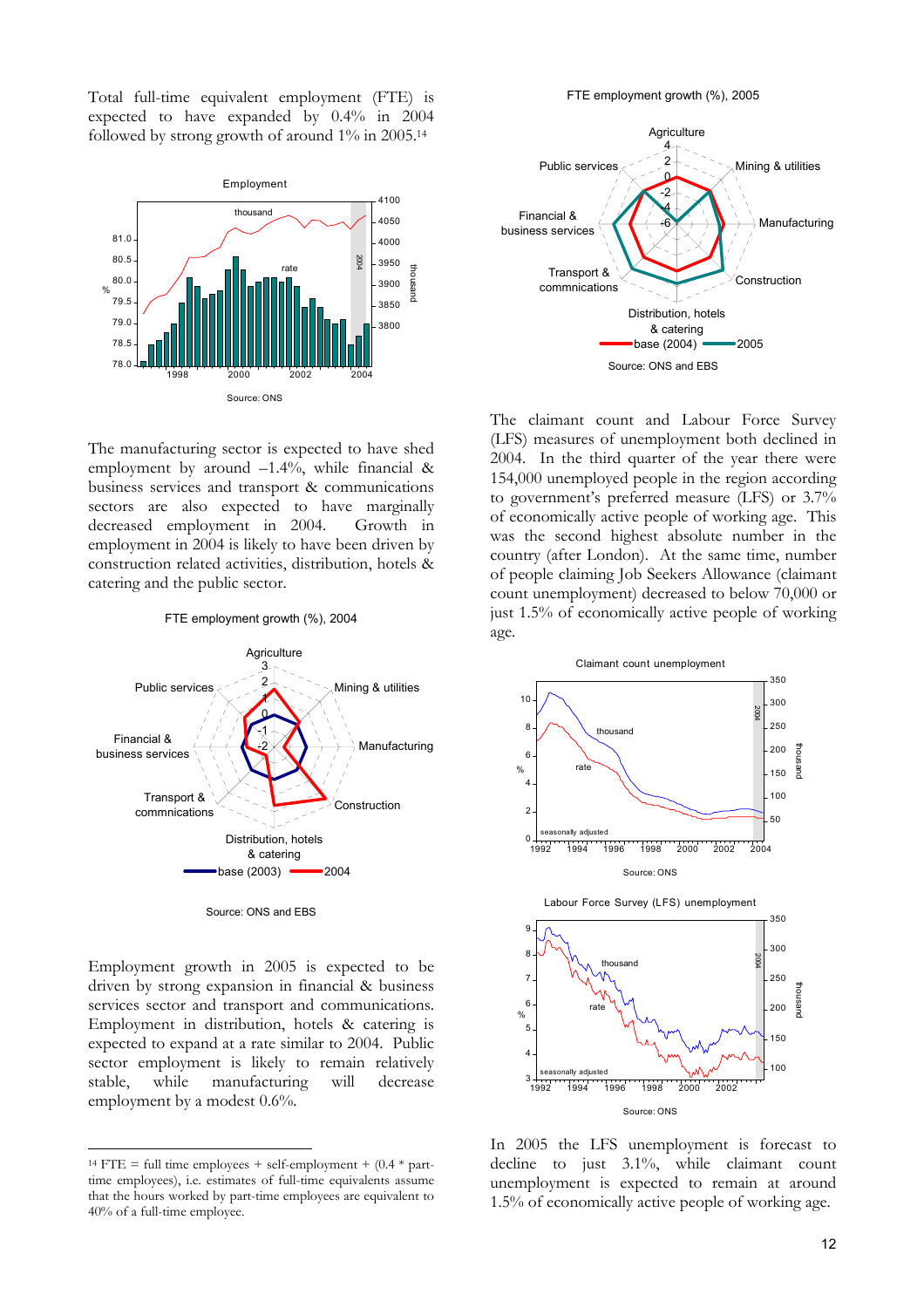One area of concern is the rise of long term unemployment in the first half of the year. Longterm unemployment as a proportion of claimant count unemployment has risen from 12.5% at the beginning of the year to 14.5% in September of 2004.



Employment rates at record high levels and unemployment rates at its lowest level for generation suggest that the labour market in the South East is healthy. Since full employment is the ultimate goal of social policy near full employment levels in the South East is an encouraging sign for national and regional policy-makers.

However, the regional labour market may not be as bright as it may first appear, since non-employment or economic inactivity is a significant issue, which often does not receive much attention. The latest data on economic inactivity shows a steady rise in number of people of working age in the region excluded from the labour market.15



Source: SEEDA

 $\overline{a}$ 

In the summer of 2004 there were 2.2 million economically inactive people in the region over the age of 16 (over 890,000 of those were people of working age).16 Disaggregating the inactive group of working age group reveals some interesting information. Over 260,000 of those people want a job and over 70,000 of those who want a job are available to start work in the next two weeks.17 This is greater number than there are unemployed people in the region claiming Job Seekers Allowance.



As already indicated over the past four years we have seen a steady increase in economically active population of working age. Although this is largely driven by the rise in student population there has also been an increase in 25-49 age group who would normally be expected to actively participate in the labour market.

Economically inactive population of working age does not actively participate in the labour market for a variety of reasons, which are beyond the scope of this paper. However, reducing economic inactivity ought to be central part of social policy to further rising employment and in particular employment in the most deprived areas in the region.



<sup>16</sup> Working age population includes females belonging to 16-59 and males belonging to 16-64 age group.

 $\overline{a}$ 

<sup>17</sup> The remaining number does not want a job and include students, long-term sick, those looking after family or home, discouraged workers etc.

<sup>15</sup> People of working age not actively seeking work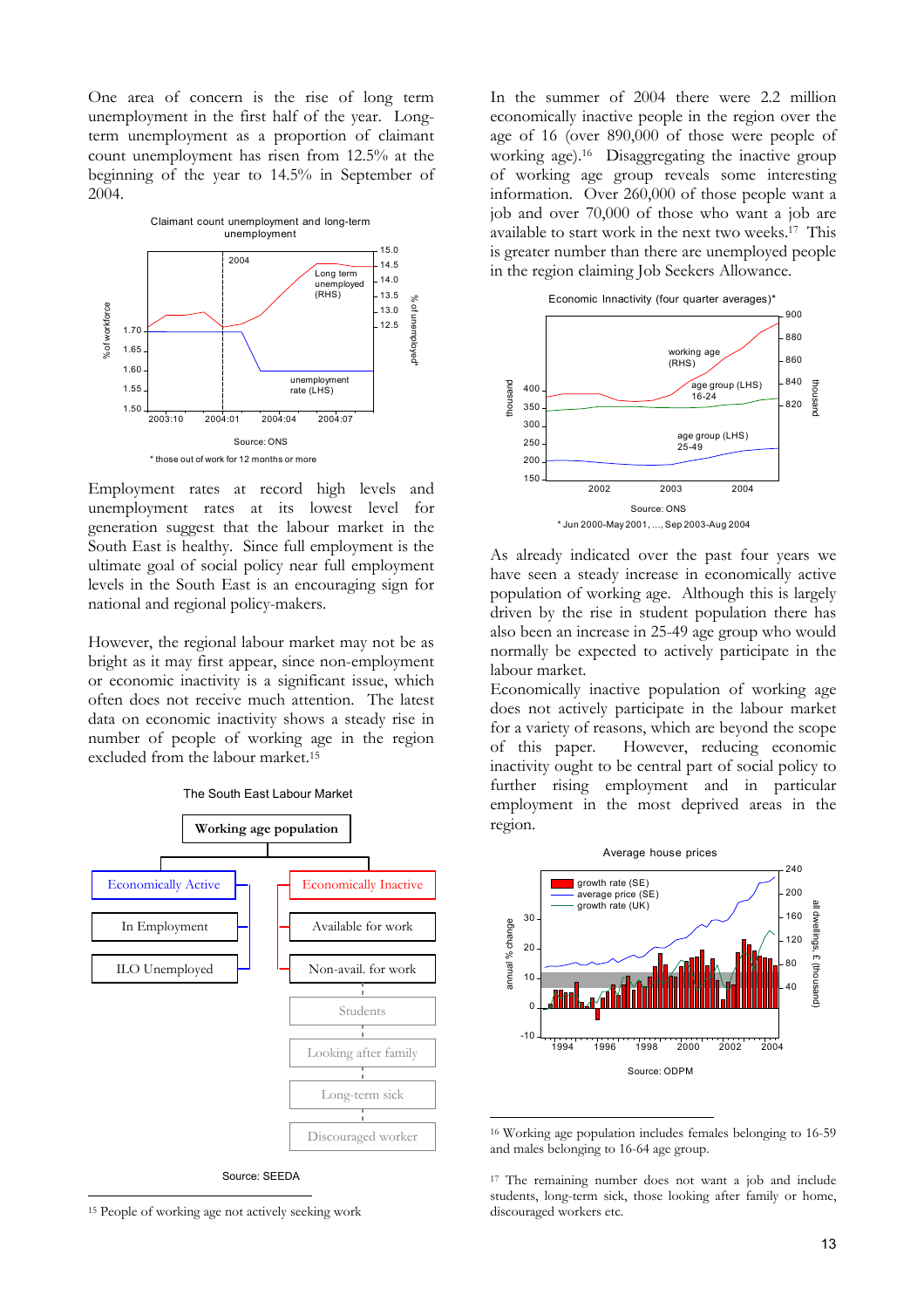House prices continued to grow in the first half of the year, while the second half of the year saw slower growth with some evidence of decline in house prices in some parts of the region. In spite of this, average house prices in the region are likely to grow by a single digit in 2004 and are forecast to marginally increase in 2005.

The importance of housing for the regional economy is well known and is further emphasised by the latest survey evidence.

According to the latest Survey of Regional Economic Trends 35% of companies in the South East reported the cost of housing as the most restrictive factor affecting business growth.18 This is affecting a higher proportion of the region's firms than in any other region including London. In addition to housing, inadequate transport infrastructure is affecting 25% of businesses in the region, alongside Wales the highest in the country.

#### **Inter-regional disparities in growth rates of real output and unemployment over time**

We are often reminded of the two-tier UK economy and the superior performance of financial and business service sector led economies of the south versus the economies of the north of England (characterised by greater share of manufacturing and public sector led activities in their output). The Government's Public Service Agreement (PSA) target relating to regional policy aims to "improve economic performance of all regions and reduce gaps in growth rates between regions".

We use the standard deviation of growth rates of real output for nine English regions to assess any divergence or convergence between regional economies over the period from 1983 through to 2004. 19 Standard deviation measures how far each region's rate of growth of real output differ from the UK average. A rising standard deviation implies divergence, while declining standard deviation implies convergence amongst English regions.

As indicated below, between 1995 and 1999 there appears to be some evidence of divergence between regional economies.

18 CBI, RDA, Welsh Development Agency and Scottish Enterprise (2004).

 $\overline{a}$ 

However, since 1999 and in particular over the past three years the standard deviation (as indicated by the shrinking figure) has declined, implying a convergence in growth rates.



Disparities in growth rates between the South East counties reveal a rather different picture. Prior to the 1990s, those disparities were on average below disparities between English regions (on average less than 1% per annum). However, in the 1990s those disparities rose well above disparities between English regions. Although over the past couple of years we have seen some decline in disparities between the South East counties, they are still higher than inter-regional disparities.

If we take another widely watched economic variable – unemployment, the results are even more striking. The Government's preferred measure of unemployment (LFS unemployment) shows that the overall trend has been towards the convergence of unemployment rates over the past decade.20



<sup>20</sup> The analysis has been constrained to the past decade due to unavailability of official regional LFS unemployment data.

<sup>19</sup> Due to a lack of official real GVA growth rates for English regions and the South East Counties, our estimates are based on the data sets provided by Experian Business Strategies as part of their Regional Planning Service (Autumn, 2004).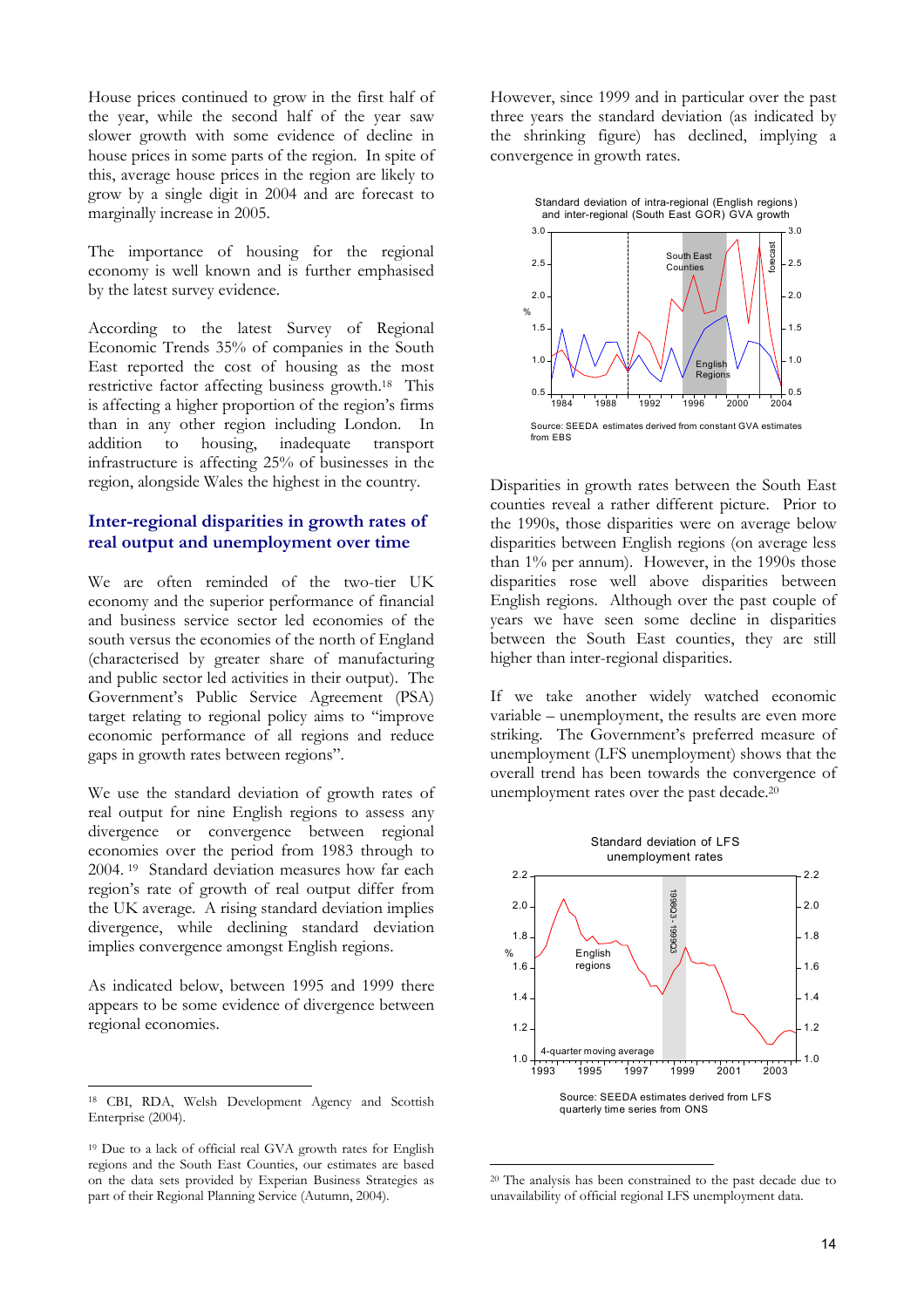Not surprisingly, the claimant count unemployment reveals similar trend with inter-regional unemployment rates converging over the past two decades (from their peak in 1985 to their narrowest in 2004).



In March 2004, the LFS unemployment rate in the North East was 5.2% against 3.9% in the South East, the smallest difference since the record began.21 In the 1990s, on average the difference in unemployment rates between these regions was 4.7 points. However between 2000 and 2004 it narrowed to 3.4 points.



The alternative measure of unemployment (the claimant count) shows that in August 2004 the difference in unemployment rates between the North East and the South East was the lowest since June of 1975. Furthermore, in the 1980s on average the difference in unemployment rates between these regions was 8 points, falling to 4.8 points in the 1990s and to just 3.5 between 2000 and 2004.

 $\overline{a}$ 

The aim of this section is not to argue that there are no differences between English regions, since in terms of GVA per capita and most of other indicators the South East as a whole (and other Southern regions) is well above the north of England. Instead, it points towards some evidence of narrowing disparities between English regions and growing disparities between the South East counties that need greater attention. We may argue that the UK economy is a two-speed economy, however the UK economy has been a two-speed economy for at least several decades. We could equally argue that the South East economy is also a two-speed economy with accelerating disparities emerging between its counties over the 1990s.

<sup>21</sup> The peak was in April 1999 when the difference was 6.2 points (regional LFS unemployment data is not available prior to April 1992).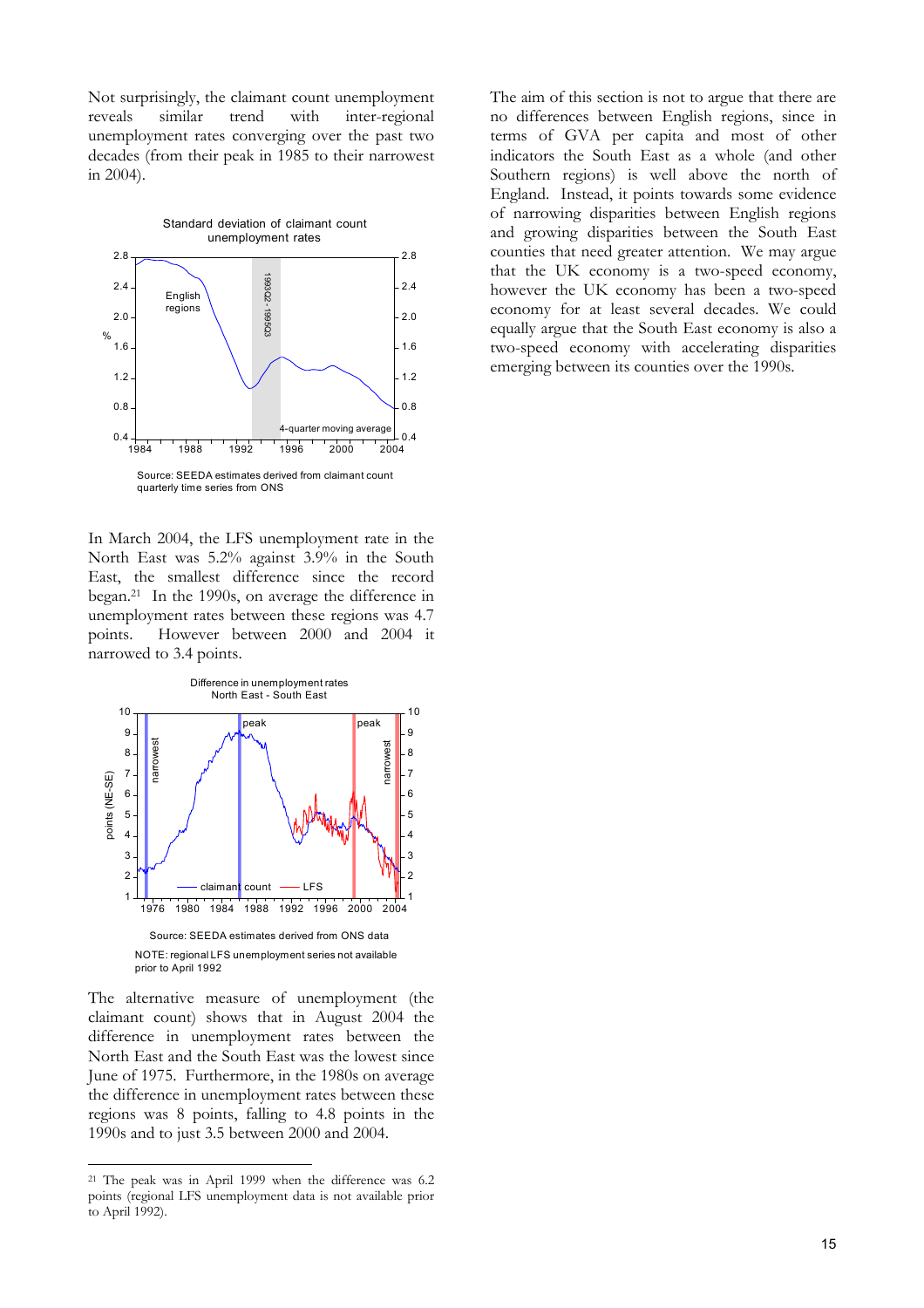#### **Output**

| Forecast Summary: Output             |        |                                         |        |      |               |  |  |  |
|--------------------------------------|--------|-----------------------------------------|--------|------|---------------|--|--|--|
| 2007<br>2003<br>2006<br>2004<br>2005 |        |                                         |        |      |               |  |  |  |
| GVA (million)                        |        | 136.380 142.063 146.857 151.801 156.828 |        |      |               |  |  |  |
| Growth rate (%)                      | 3.3    | 4.2                                     | 3.4    | 3.4  | 3.3           |  |  |  |
| % UK total                           | 15.0   | 15.1                                    | 15.2   | 15.3 | 15.4          |  |  |  |
| Productivity (£, thousand)           | 38.365 | 39.804                                  | 40.730 |      | 41.685 42.719 |  |  |  |
| Growth rate (%)                      | 2.2    | 3.8                                     | 2.3    | 2.3  | 2.5           |  |  |  |

Source: EBS

#### South East share of UK output 15.5 15.5 15.0 15.0 14.5 14.5 forecast % of UK GVA % of UK GVA 14.0 14.0 13.5 13.5 13.0 13.0 12.5 12.5  $12.0$  $12.0$ 1985 1990 1995 2000 2005 Source: ONS, EBS



| Forecast Summary: Employment      |       |       |                   |           |      |  |  |  |
|-----------------------------------|-------|-------|-------------------|-----------|------|--|--|--|
|                                   | 2003  | 2004  | 2005 2006 2007    |           |      |  |  |  |
| FTE (million)                     | 3.555 | 3.569 | 3.606 3.642 3.671 |           |      |  |  |  |
| Growth rate (%)                   | 1.0   | 0.4   | 1.0               | 1.0       | 0.8  |  |  |  |
| % UK total                        | 14.3  | 14.3  |                   | 14.3 14.3 | 14.4 |  |  |  |
| Employees in employment (million) | 3.643 | 3.648 | 3.683 3.721 3.753 |           |      |  |  |  |
| Growth rate (%)                   | 0.1   | 0.1   | 1.0               | 1.0       | 0.9  |  |  |  |
| Self-employment (million)         | 0.624 | 0.634 | 0.642 0.649 0.654 |           |      |  |  |  |
| Growth rate (%)                   | 5.3   | 1.7   | 1.3               | 1.0       | 0.8  |  |  |  |
| Total employment (million)        | 4.298 | 4 313 | 4.358 4.402 4.439 |           |      |  |  |  |
| Growth rate (%)                   | 0.9   | 0.4   | 1.0               | 1.0       | 0.8  |  |  |  |

Source: EBS



#### **Demographics & Unemployment**

| Forecast Summary: Demographics       |      |      |      |      |      |  |  |  |  |
|--------------------------------------|------|------|------|------|------|--|--|--|--|
| 2007<br>2003<br>2004<br>2005<br>2006 |      |      |      |      |      |  |  |  |  |
| Total population (000s)              | 8075 | 8113 | 8172 | 8232 | 8294 |  |  |  |  |
| Growth rate                          | 0.3  | 0.5  | 0.7  | 0.7  | 0.8  |  |  |  |  |
| % UK total                           | 13.6 | 13.6 | 13.6 | 13.7 | 13.7 |  |  |  |  |
| Working age population (000s)        | 4960 | 4987 | 5024 | 5062 | 5091 |  |  |  |  |
| Growth rate                          | 0.4  | 0.5  | 0.7  | 0.7  | 0.6  |  |  |  |  |
| Forecast Summary: Unemployment       |      |      |      |      |      |  |  |  |  |
| <b>Claimant count</b>                | 76   | 70   | 66   | 53   | 53   |  |  |  |  |
| Rate (%)                             | 1.7  | 1.6  | 1.5  | 1.1  | 1.1  |  |  |  |  |
| <b>LFS</b> unemployment              | 163  | 156  | 134  | 127  | 127  |  |  |  |  |
| Rate (%)                             | 3.9  | 3.7  | 3.1  | 2.9  | 2.9  |  |  |  |  |

Source: EBS

Note: GVA - expressed in 2001 prices, FTE – Full-time equivalent employment, Productivity – based on the ratio of total output to FTE employment, Productivity growth estimates based on Total Factor Productivity (TFP) are more reliable estimates, however due to a lack of appropriate data it is not possible to obtain those estimates at regional level, Claimant count – a measure of unemployment based on recipients of Job Seekers Allowance (JSA), LFS – broader measure of unemployment based on survey data.

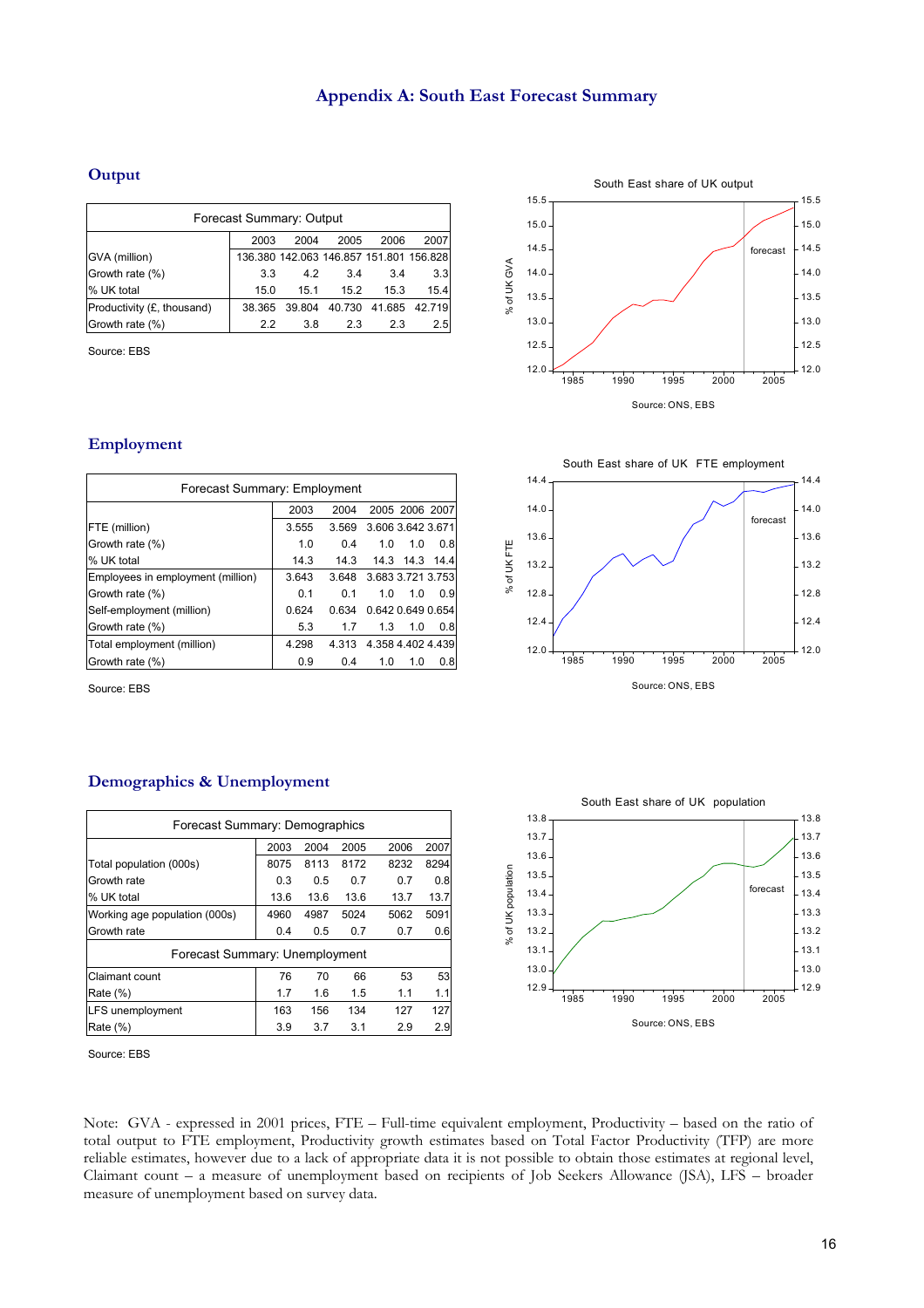## **Appendix B: Production - Output and Employment Forecasts**

#### **Agriculture**

| Forecast Summary: Output - Agriculture |        |        |        |        |        |  |  |  |
|----------------------------------------|--------|--------|--------|--------|--------|--|--|--|
| 2007<br>2003<br>2004<br>2005<br>2006   |        |        |        |        |        |  |  |  |
| <b>GVA</b>                             | £846   | £818   | £795   | £785   | £780   |  |  |  |
| Growth rate                            | $-8.8$ | $-3.4$ | $-2.8$ | $-1.3$ | $-0.6$ |  |  |  |
| % Total                                | 0.6    | 0.6    | 0.5    | 0.5    | 0.5    |  |  |  |
| Productivity                           | £15.5  | £14.7  | £15.2  | £15.5  | £15.9  |  |  |  |
| Productivity growth                    | $-2.2$ | $-4.9$ | 3.1    | 2.1    | 2.5    |  |  |  |

Source: EBS

| Forecast Summary: Employment - Agriculture |        |      |        |        |        |  |  |
|--------------------------------------------|--------|------|--------|--------|--------|--|--|
| 2007<br>2003<br>2004<br>2006<br>2005       |        |      |        |        |        |  |  |
| <b>FTE</b>                                 | 54.8   | 55.6 | 52.5   | 50.7   | 49.2   |  |  |
| Growth rate                                | $-6.7$ | 1.6  | $-5.7$ | $-3.3$ | $-3.0$ |  |  |
| Share of FTE                               | 1.5    | 1.6  | 1.5    | 1.4    | 1.3    |  |  |
| Employees in employment                    | 40.4   | 39.0 | 37.5   | 36.3   | 35.2   |  |  |
| Self-employment                            | 19.1   | 21.6 | 19.8   | 19.2   | 18.7   |  |  |
| Total employment                           | 59.5   | 60.6 | 57.3   | 55.5   | 53.9   |  |  |
| Share of total employment                  | 1.4    | 1.4  | 1.3    | 1.3    | 1.2    |  |  |

Source: EBS







| Forecast Summary: Output - Mining & Utilities |        |        |        |        |        |  |  |  |
|-----------------------------------------------|--------|--------|--------|--------|--------|--|--|--|
|                                               | 2003   | 2004   | 2005   | 2006   | 2007   |  |  |  |
| <b>GVA</b>                                    | £2.675 | £2.739 | £2,810 | £2.881 | £2.947 |  |  |  |
| Growth rate                                   | 13.7   | 2.4    | 2.6    | 2.5    | 2.3    |  |  |  |
| % Total                                       | 2.0    | 1.9    | 1.9    | 1.9    | 1.9    |  |  |  |
| Productivity                                  | £136.0 | £138.8 | £142.7 | £149.0 | £155.5 |  |  |  |
| Productivity growth                           | 4.3    | 2.1    | 2.8    | 4.4    | 4.4    |  |  |  |

Source: EBS

| Forecast Summary: Employment - Mining & Utilities |                                      |      |        |        |        |  |  |  |
|---------------------------------------------------|--------------------------------------|------|--------|--------|--------|--|--|--|
|                                                   | 2007<br>2003<br>2004<br>2005<br>2006 |      |        |        |        |  |  |  |
| <b>FTE</b>                                        | 19.7                                 | 19.7 | 19.7   | 19.3   | 18.9   |  |  |  |
| Growth rate                                       | 9.0                                  | 0.2  | $-0.2$ | $-1.8$ | $-2.0$ |  |  |  |
| Share of FTE                                      | 0.6                                  | 0.6  | 0.5    | 0.5    | 0.5    |  |  |  |
| Employees in employment                           | 19.4                                 | 19.3 | 19.1   | 18.8   | 18.4   |  |  |  |
| Self-employment                                   | 1.6                                  | 1.5  | 1.7    | 1.7    | 1.7    |  |  |  |
| Total employment                                  | 21.0                                 | 20.9 | 20.8   | 20.5   | 20.1   |  |  |  |
| Share of total employment                         | 0.5                                  | 0.5  | 0.5    | 0.5    | 0.5    |  |  |  |

Source: EBS



3.0



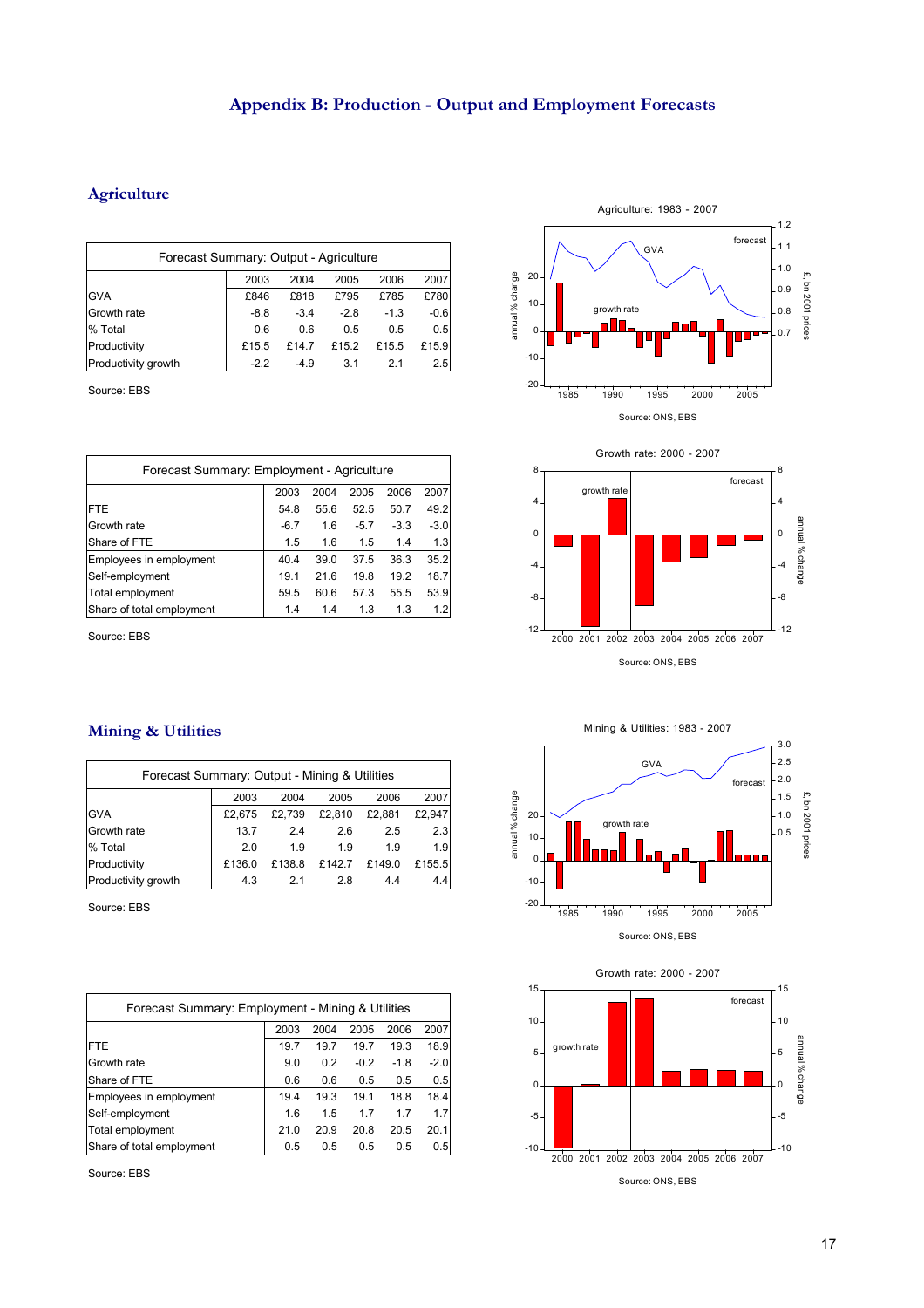#### **Construction**

| Forecast Summary: Output - Construction |        |        |        |        |        |  |  |  |
|-----------------------------------------|--------|--------|--------|--------|--------|--|--|--|
| 2007<br>2006<br>2003<br>2004<br>2005    |        |        |        |        |        |  |  |  |
| <b>GVA</b>                              | £7.912 | £8.247 | £8.361 | £8.403 | £8.512 |  |  |  |
| Growth rate                             | 8.4    | 4.2    | 1.4    | 0.5    | 1.3    |  |  |  |
| % Total                                 | 5.8    | 5.8    | 5.7    | 5.5    | 5.4    |  |  |  |
| Productivity                            | £28.5  | £29.0  | £28.7  | £28.9  | £29.6  |  |  |  |
| Productivity growth                     | 5.6    | 17     | $-0.9$ | 0.9    | 2.3    |  |  |  |

Source: EBS



| Forecast Summary: Employment - Construction |       |       |       |        |        |  |  |  |
|---------------------------------------------|-------|-------|-------|--------|--------|--|--|--|
| 2007<br>2004<br>2003<br>2005<br>2006        |       |       |       |        |        |  |  |  |
| <b>FTE</b>                                  | 2779  | 284.8 | 291.5 | 290.4  | 287.6  |  |  |  |
| Growth rate                                 | 2.6   | 2.5   | 2.3   | $-0.4$ | $-0.9$ |  |  |  |
| Share of FTE                                | 7.8   | 8.0   | 8.1   | 8.0    | 7.8    |  |  |  |
| Employees in employment                     | 144.5 | 150.6 | 149.1 | 146.2  | 142.2  |  |  |  |
| Self-employment                             | 140.9 | 1416  | 149.6 | 151.2  | 152 1  |  |  |  |
| Total employment                            | 285.4 | 292.2 | 298.7 | 297.3  | 294.3  |  |  |  |
| Share of total employment                   | 6.6   | 6.8   | 6.9   | 6.8    | 6.6    |  |  |  |

Source: EBS

Growth rate: 2000 - 2007



Source: ONS, EBS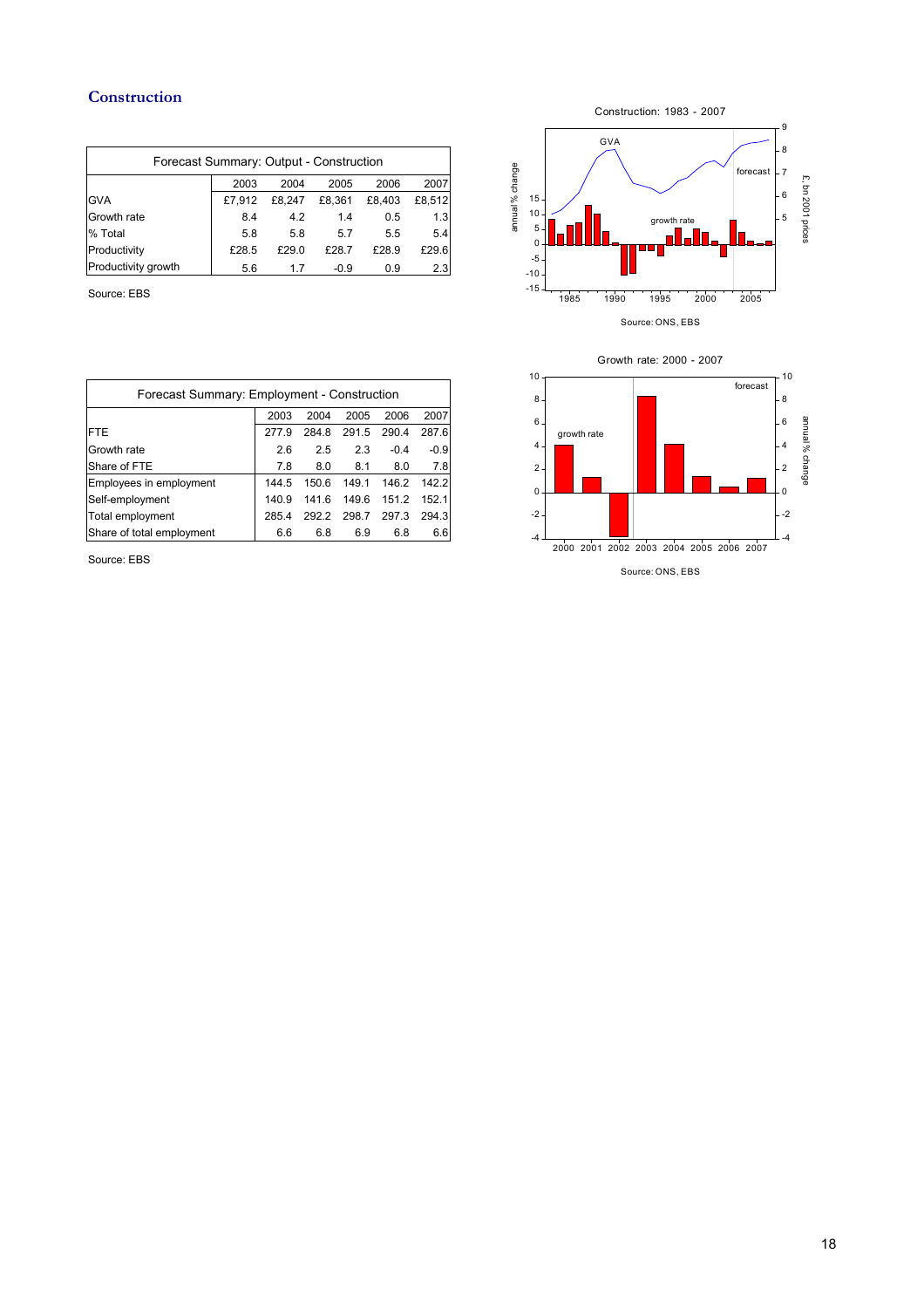annual % change

annual % change

### **Manufacturing (Total)**

| Forecast Summary: Output - Manufacturing |                                      |        |        |        |        |  |  |  |  |
|------------------------------------------|--------------------------------------|--------|--------|--------|--------|--|--|--|--|
|                                          | 2007<br>2003<br>2006<br>2004<br>2005 |        |        |        |        |  |  |  |  |
| <b>GVA</b>                               | 19.186                               | 19.605 | 20.089 | 20.616 | 21,072 |  |  |  |  |
| Growth rate                              | 1.5                                  | 2.2    | 2.5    | 2.6    | 2.2    |  |  |  |  |
| % Total                                  | 13.9                                 | 13.5   | 13.3   | 13.2   | 13.1   |  |  |  |  |
| Productivity                             | £47.0                                | £48.7  | £50.2  | £51.4  | £52.6  |  |  |  |  |
| Productivity growth                      | 4.1                                  | 3.6    | 3.1    | 2.4    | 2.4    |  |  |  |  |

Source: EBS

| Forecast Summary: Employment - Manufacturing |        |        |        |                   |        |  |  |  |
|----------------------------------------------|--------|--------|--------|-------------------|--------|--|--|--|
| 2007<br>2003<br>2004<br>2005<br>2006         |        |        |        |                   |        |  |  |  |
| <b>FTE</b>                                   | 408.5  | 402.7  | 400.2  | 401.1             | 400.5  |  |  |  |
| Growth rate                                  | $-2.5$ | $-1.4$ | $-0.6$ | 0.2               | $-0.1$ |  |  |  |
| Share of FTE                                 | 11.5   | 11.3   | 11.1   | 11.0              | 10.9   |  |  |  |
| Employees in employment                      | 381.3  | 373.1  |        | 371.2 372.2 371.7 |        |  |  |  |
| Self-employment                              | 43.0   | 46.5   | 48.9   | 48.2              | 48.0   |  |  |  |
| Total employment                             | 424.2  | 419.6  | 420.1  | 420.4             | 419.7  |  |  |  |
| Share of total employment                    | 9.9    | 9.7    | 9.6    | 9.5               | 9.5    |  |  |  |

Source: EBS

#### Manufacturing: 1983 - 2007 24 GVA 20 forecast £, bn 2001 prices 12 16 £, bn 2001 prices 12 8 growth rate 8 4 0 -4 1985 1990 1995 2000 2005 Source: ONS, EBS



#### **Metals & Chemicals**

| Forecast Summary: Output - Metals & Chemicals |        |        |        |        |        |  |  |  |
|-----------------------------------------------|--------|--------|--------|--------|--------|--|--|--|
|                                               | 2003   | 2004   | 2005   | 2006   | 2007   |  |  |  |
| <b>GVA</b>                                    | £5.316 | £5.441 | £5.575 | £5.736 | £5.861 |  |  |  |
| Growth rate                                   | 0.1    | 2.4    | 2.5    | 2.9    | 2.2    |  |  |  |
| % Total                                       | 28.1   | 28.4   | 28.4   | 28.6   | 28.4   |  |  |  |
| Productivity                                  | £54.7  | £58.8  | £59.8  | £61.0  | £62.7  |  |  |  |
| Productivity growth                           | 27     | 7.6    | 1.6    | 2.0    | 2.8    |  |  |  |

Source: EBS

| Forecast Summary: Employment - Metals & Chemicals |        |        |      |      |        |  |  |  |
|---------------------------------------------------|--------|--------|------|------|--------|--|--|--|
|                                                   | 2003   | 2004   | 2005 | 2006 | 2007   |  |  |  |
| <b>FTE</b>                                        | 97.2   | 92.5   | 93.2 | 94.0 | 93.5   |  |  |  |
| Growth rate                                       | $-2.5$ | $-4.9$ | 0.8  | 0.8  | $-0.6$ |  |  |  |
| Share of FTE                                      | 23.8   | 23.0   | 23.3 | 23.4 | 23.3   |  |  |  |
| Employees in employment                           | 88.7   | 85.9   | 86.4 | 87.1 | 86.6   |  |  |  |
| Self-employment                                   | 12.2   | 10.2   | 10.5 | 10.5 | 10.4   |  |  |  |
| Total employment                                  | 101.0  | 96.0   | 96.9 | 97.7 | 97.1   |  |  |  |
| Share of total employment                         | 23.8   | 22.9   | 23.1 | 23.2 | 23.1   |  |  |  |

Source: EBS

Metals & Chemicals: 1983 - 2007



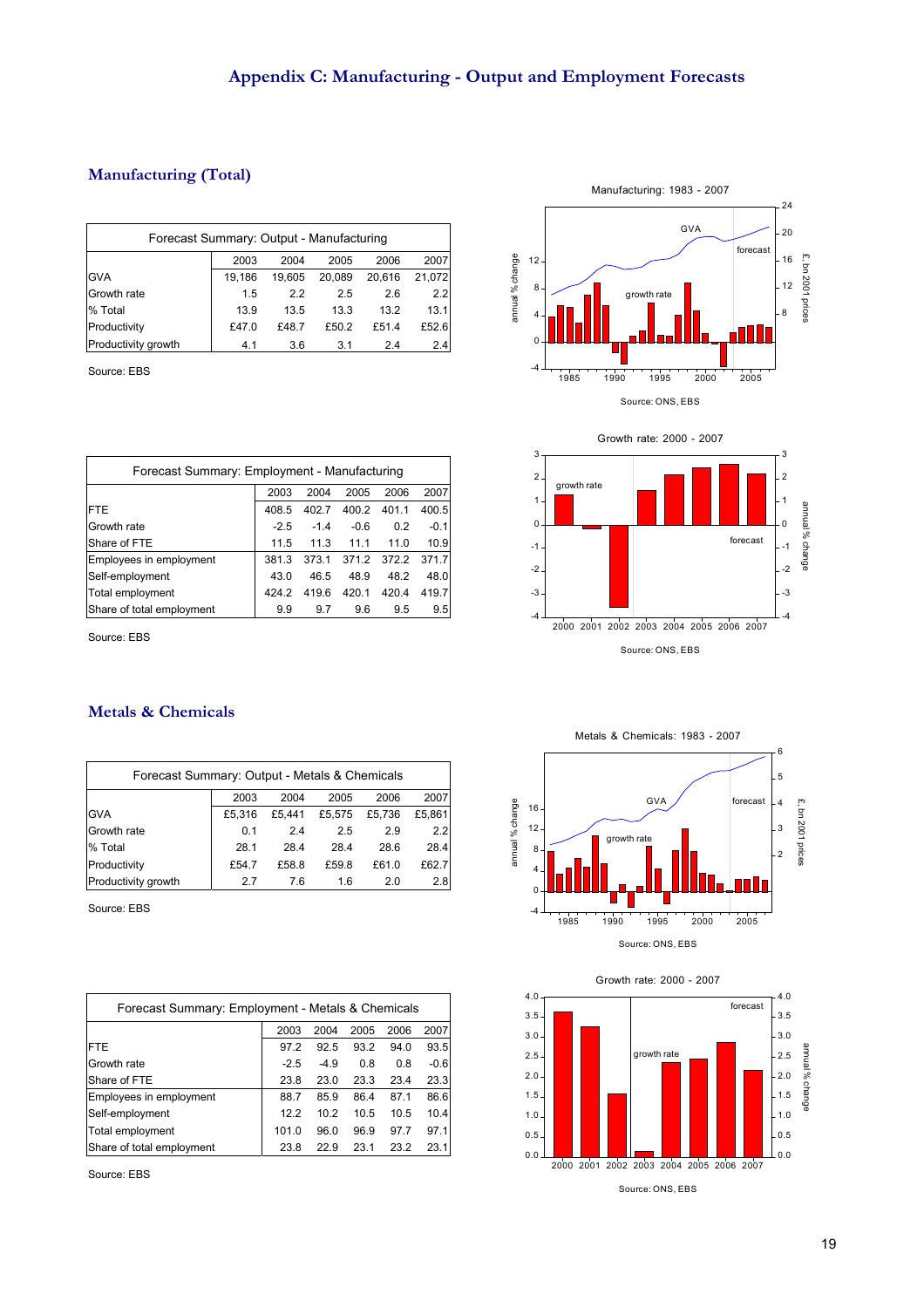### **Engineering**

| Forecast Summary: Output - Engineering |        |        |        |        |        |  |  |  |  |
|----------------------------------------|--------|--------|--------|--------|--------|--|--|--|--|
|                                        | 2003   | 2004   | 2005   | 2006   | 2007   |  |  |  |  |
| <b>GVA</b>                             | £6.361 | £6.804 | £7.041 | £7.239 | £7,399 |  |  |  |  |
| Growth rate                            | 6.1    | 7.0    | 3.5    | 2.8    | 2.2    |  |  |  |  |
| % Total                                | 33.7   | 35.5   | 35.9   | 36.0   | 35.9   |  |  |  |  |
| Productivity                           | £41.7  | £45.4  | £48.0  | £50.0  | £51.5  |  |  |  |  |
| Productivity growth                    | 10.0   | 8.9    | 5.7    | 4.1    | 3.1    |  |  |  |  |

Source: EBS

| Forecast Summary: Employment - Engineering |        |        |        |        |  |  |  |  |  |
|--------------------------------------------|--------|--------|--------|--------|--|--|--|--|--|
| 2007<br>2003<br>2004<br>2005<br>2006       |        |        |        |        |  |  |  |  |  |
| 152.5                                      | 149.8  | 146.6  | 144.8  | 143.5  |  |  |  |  |  |
| $-3.5$                                     | $-1.8$ | $-2.1$ | $-1.2$ | $-0.9$ |  |  |  |  |  |
| 37.3                                       | 37.2   | 36.6   | 36.1   | 35.8   |  |  |  |  |  |
| 146.6                                      | 144.0  | 140.8  | 139.1  | 138.0  |  |  |  |  |  |
| 10.2                                       | 10.4   | 10.2   | 10.0   | 9.9    |  |  |  |  |  |
| 156.9                                      | 154.4  | 151.0  | 149.1  | 147.8  |  |  |  |  |  |
| 37.0                                       | 36.8   | 35.9   | 35.5   | 35.2   |  |  |  |  |  |
|                                            |        |        |        |        |  |  |  |  |  |

Source: EBS

#### **Other Manufacturing**

| Forecast Summary: Output - Other Manufacturing |        |        |        |        |        |  |  |  |
|------------------------------------------------|--------|--------|--------|--------|--------|--|--|--|
|                                                | 2003   | 2004   | 2005   | 2006   | 2007   |  |  |  |
| <b>GVA</b>                                     | £7.509 | £7.360 | £7.473 | £7.642 | £7.813 |  |  |  |
| Growth rate                                    | $-1.2$ | $-2.0$ | 1.5    | 2.3    | 2.2    |  |  |  |
| % Total                                        | 39.7   | 38.4   | 38.1   | 38.0   | 37.9   |  |  |  |
| Productivity                                   | £47.3  | £45.9  | £46.6  | £47.1  | £47.8  |  |  |  |
| Productivity growth                            | 0.4    | $-3.0$ | 1.6    | 1.1    | 1.5    |  |  |  |

Source: EBS

| Forecast Summary: Employment - Other Manufacturing |                                      |       |       |       |       |  |  |  |  |
|----------------------------------------------------|--------------------------------------|-------|-------|-------|-------|--|--|--|--|
|                                                    | 2007<br>2003<br>2004<br>2005<br>2006 |       |       |       |       |  |  |  |  |
| <b>FTE</b>                                         | 158.7                                | 160.5 | 160.4 | 162.3 | 163.5 |  |  |  |  |
| Growth rate                                        | $-1.6$                               | 1.1   | 0.0   | 1.2   | 0.7   |  |  |  |  |
| Share of FTE                                       | 38.9                                 | 39.8  | 40.1  | 40.5  | 40.8  |  |  |  |  |
| Employees in employment                            | 145.9                                | 143.2 | 144.0 | 145.9 | 147.1 |  |  |  |  |
| Self-employment                                    | 24.0                                 | 28.4  | 274   | 27.5  | 27.5  |  |  |  |  |
| Total employment                                   | 169.9                                | 1716  | 171.4 | 173.4 | 174.6 |  |  |  |  |
| Share of total employment                          | 40.0                                 | 40.9  | 40.8  | 41.3  | 41.6  |  |  |  |  |

Source: EBS







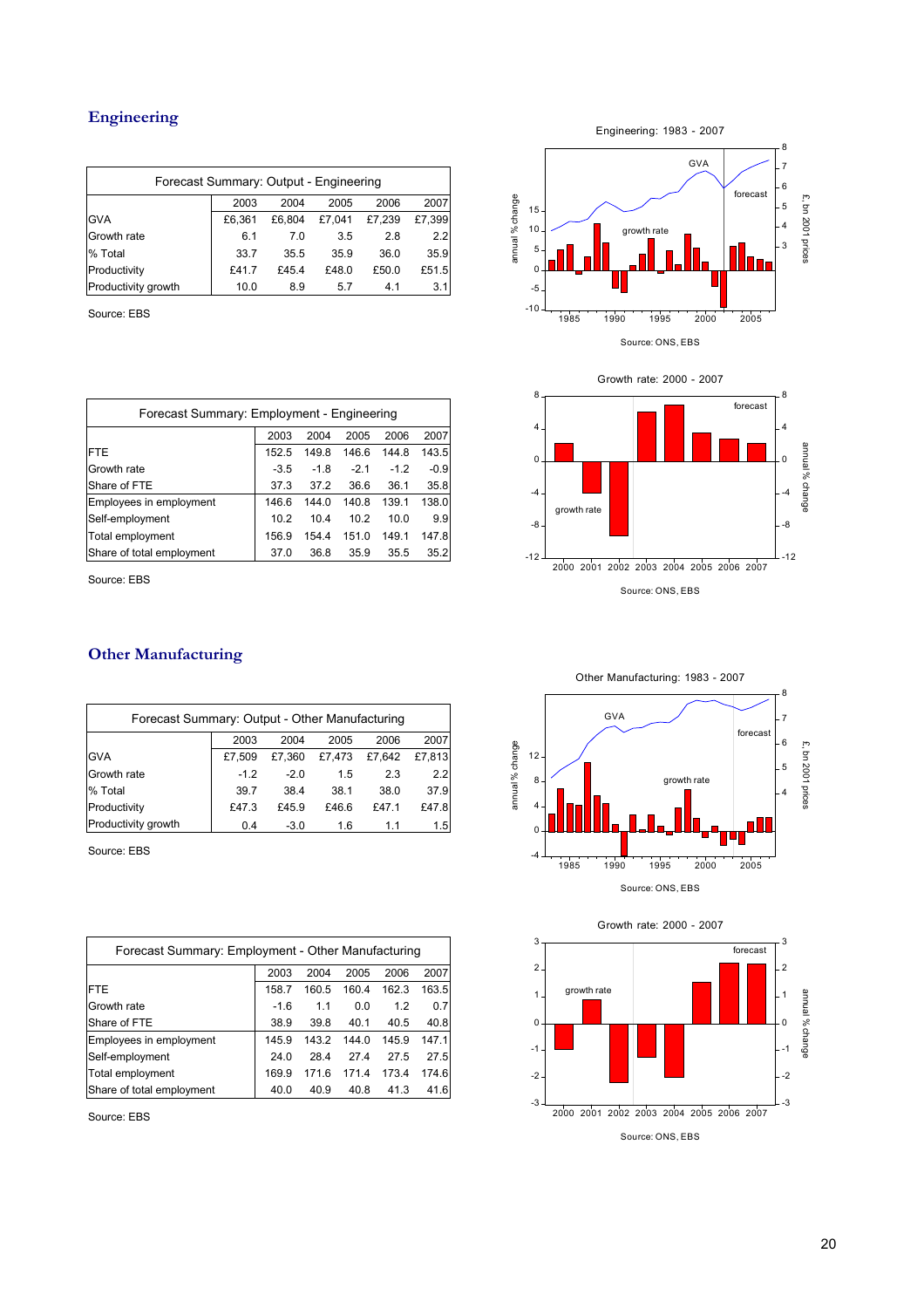#### **Distribution, Hotels & Catering**

| Forecast Summary: Output - Distribution, Hotels & Catering |         |         |       |                 |         |  |  |  |
|------------------------------------------------------------|---------|---------|-------|-----------------|---------|--|--|--|
|                                                            | 2003    | 2004    | 2005  | 2006            | 2007    |  |  |  |
| <b>GVA</b>                                                 | £25.018 | £26,634 |       | £27,474 £28,340 | £29.244 |  |  |  |
| Growth rate                                                | 2.5     | 6.5     | 3.2   | 3.2             | 3.2     |  |  |  |
| % Total                                                    | 18.3    | 18.7    | 18.7  | 18.7            | 18.6    |  |  |  |
| Productivity                                               | £32.2   | £33.7   | £34.2 | £34.8           | £35.6   |  |  |  |
| Productivity growth                                        | 2.3     | 4.8     | 1.5   | 17              | 2.1     |  |  |  |

Source: EBS

| Forecast Summary: Employment - Distribution, Hotels & Catering |         |         |       |                         |       |  |  |  |
|----------------------------------------------------------------|---------|---------|-------|-------------------------|-------|--|--|--|
|                                                                | 2003    | 2004    | 2005  | 2006                    | 2007  |  |  |  |
| <b>FTE</b>                                                     | 777.1   | 789.7   | 802.7 | 814.0                   | 822.3 |  |  |  |
| Growth rate                                                    | 0.2     | 1.6     | 1.6   | 1.4                     | 1.0   |  |  |  |
| Share of FTE                                                   | 21.9    | 22.1    | 22.3  | 22.4                    | 22.4  |  |  |  |
| Employees in employment                                        | 951     | 962     | 982   | 1.001                   | 1,015 |  |  |  |
| Self-employment                                                | 83.6    | 89.2    | 87.8  | 86.5                    | 85.0  |  |  |  |
| Total employment                                               | 1.034.4 | 1.050.7 |       | 1,070.2 1,087.3 1,100.0 |       |  |  |  |
| Share of total employment                                      | 24.1    | 24.4    | 24.6  | 24.7                    | 24.8  |  |  |  |

Source: EBS

#### **Transport & Communications**

| Forecast Summary: Output - Transport & Communications |       |                                 |       |       |         |  |  |  |
|-------------------------------------------------------|-------|---------------------------------|-------|-------|---------|--|--|--|
|                                                       | 2003  | 2004                            | 2005  | 2006  | 2007    |  |  |  |
| <b>GVA</b>                                            |       | £11,325 £12,014 £12,738 £13,490 |       |       | £14.251 |  |  |  |
| Growth rate                                           | 5.4   | 6.1                             | 6.0   | 5.9   | 5.6     |  |  |  |
| % Total                                               | 8.3   | 8.5                             | 8.7   | 8.9   | 9.1     |  |  |  |
| Productivity                                          | £45.8 | £49.2                           | £51.1 | £53.3 | £55.5   |  |  |  |
| Productivity growth                                   | 1.9   | 7.4                             | 3.8   | 4.2   | 4.3     |  |  |  |

Source: EBS

| Forecast Summary: Employment - Transport & Communications |                                      |        |       |       |       |  |  |  |  |
|-----------------------------------------------------------|--------------------------------------|--------|-------|-------|-------|--|--|--|--|
|                                                           | 2005<br>2003<br>2004<br>2006<br>2007 |        |       |       |       |  |  |  |  |
| <b>FTE</b>                                                | 247.3                                | 244.1  | 249.3 | 253.3 | 256.6 |  |  |  |  |
| Growth rate                                               | 3.4                                  | $-1.3$ | 2.1   | 1.6   | 1.3   |  |  |  |  |
| Share of FTE                                              | 7.0                                  | 6.8    | 6.9   | 7.0   | 7.0   |  |  |  |  |
| Employees in employment                                   | 231.8                                | 228.5  | 231.7 | 234.9 | 237.9 |  |  |  |  |
| Self-employment                                           | 37.2                                 | 36.4   | 38.9  | 40.2  | 411   |  |  |  |  |
| Total employment                                          | 269 O                                | 264.9  | 270.5 | 275.1 | 279.0 |  |  |  |  |
| Share of total employment                                 | 6.3                                  | 6.1    | 6.2   | 6.2   | 6.3   |  |  |  |  |

Source: EBS









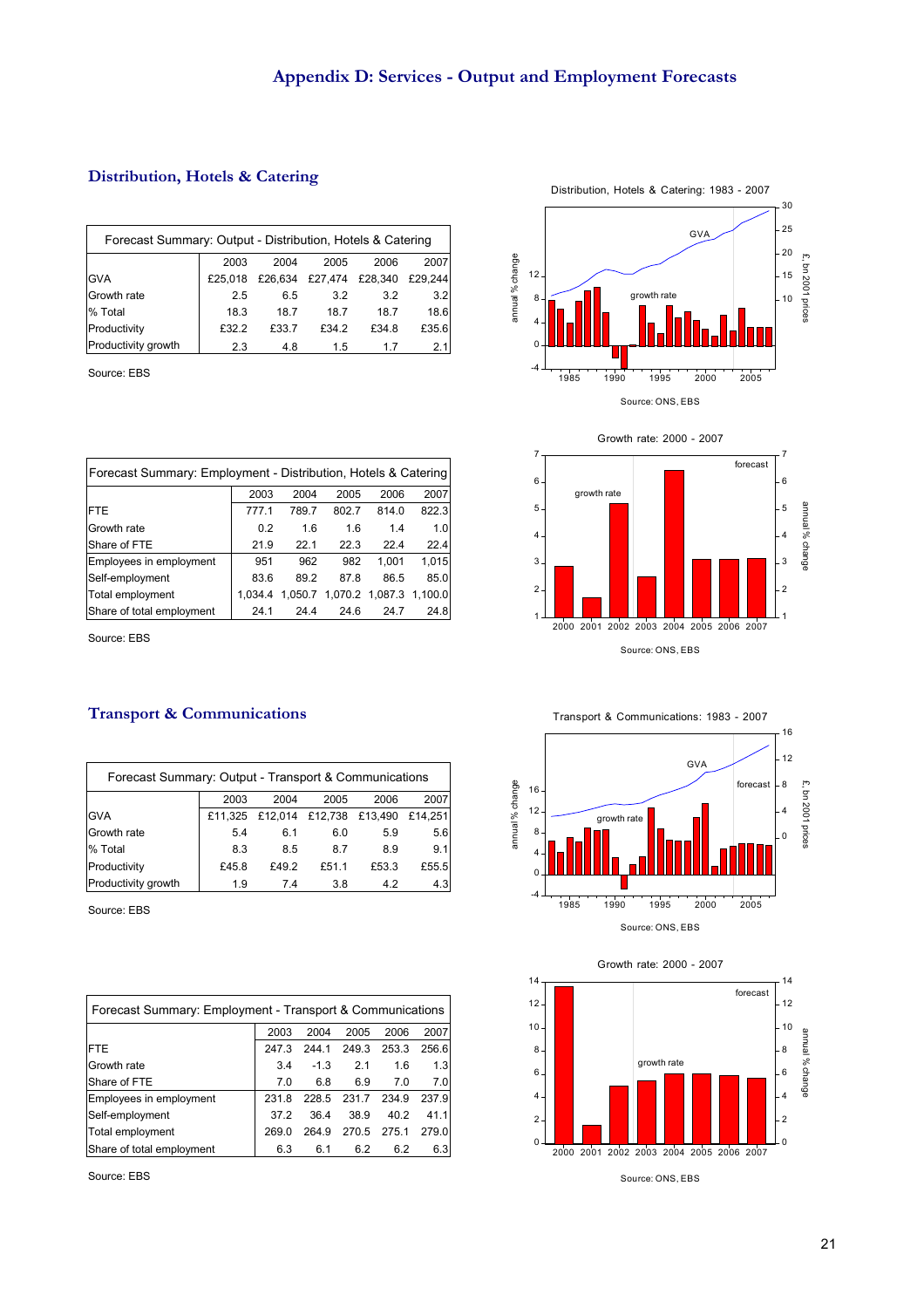#### **Financial & Business Services**

| Forecast Summary: Output - Financial & Business Services |         |         |       |                 |         |  |  |  |
|----------------------------------------------------------|---------|---------|-------|-----------------|---------|--|--|--|
|                                                          | 2003    | 2004    | 2005  | 2006            | 2007    |  |  |  |
| <b>GVA</b>                                               | £31.902 | £33,866 |       | £35,615 £37,629 | £39.753 |  |  |  |
| Growth rate                                              | 5.1     | 6.2     | 5.2   | 5.7             | 5.6     |  |  |  |
| % Total                                                  | 23.4    | 23.8    | 24.3  | 24.8            | 25.3    |  |  |  |
| Productivity                                             | £37.4   | £39.9   | £41.1 | £42.1           | £43.2   |  |  |  |
| Productivity growth                                      | 5.0     | 6.5     | 3.0   | 24              | 27      |  |  |  |

Source: EBS

| Forecast Summary: Employment - Financial & Business Services |       |        |       |       |       |  |  |  |  |
|--------------------------------------------------------------|-------|--------|-------|-------|-------|--|--|--|--|
|                                                              | 2003  | 2004   | 2005  | 2006  | 2007  |  |  |  |  |
| <b>FTE</b>                                                   | 852.1 | 849.3  | 867.1 | 894.5 | 920.6 |  |  |  |  |
| Growth rate                                                  | 0.1   | $-0.3$ | 21    | 3.2   | 2.9   |  |  |  |  |
| Share of FTE                                                 | 24.0  | 23.8   | 24.0  | 24.6  | 25.1  |  |  |  |  |
| Employees in employment                                      | 845.5 | 835.0  | 853.0 | 878.0 | 901.8 |  |  |  |  |
| Self-employment                                              | 138.8 | 143.3  | 144.2 | 150.2 | 155.8 |  |  |  |  |
| Total employment                                             | 984   | 978    | 997   | 1.028 | 1,058 |  |  |  |  |
| Share of total employment                                    | 22.9  | 22.7   | 22.9  | 23.4  | 23.8  |  |  |  |  |

Source: EBS

#### **Mainly Public Services**

| Forecast Summary: Output - Public Services |         |       |                         |       |         |  |  |  |  |
|--------------------------------------------|---------|-------|-------------------------|-------|---------|--|--|--|--|
|                                            | 2003    | 2004  | 2005                    | 2006  | 2007    |  |  |  |  |
| <b>GVA</b>                                 | £27.737 |       | £28,375 £29,199 £29,924 |       | £30.618 |  |  |  |  |
| Growth rate                                | 2.4     | 2.3   | 2.9                     | 2.5   | 2.3     |  |  |  |  |
| % Total                                    | 20.3    | 20.0  | 19.9                    | 19.7  | 19.5    |  |  |  |  |
| Productivity                               | £30.3   | £30.8 | £31.7                   | £32.7 | £33.5   |  |  |  |  |
| Productivity growth                        | $-1.2$  | 17    | 2.9                     | 3.0   | 2.6     |  |  |  |  |

Source: EBS

| Forecast Summary: Employment - Public Services |       |       |       |        |        |  |  |  |  |
|------------------------------------------------|-------|-------|-------|--------|--------|--|--|--|--|
|                                                | 2003  | 2004  | 2005  | 2006   | 2007   |  |  |  |  |
| <b>FTE</b>                                     | 914.9 | 920.5 | 920.4 | 916.2  | 913.5  |  |  |  |  |
| Growth rate                                    | 3.7   | 0.6   | 0.0   | $-0.5$ | $-0.3$ |  |  |  |  |
| Share of FTE                                   | 25.7  | 25.8  | 25.5  | 25.2   | 24.9   |  |  |  |  |
| Employees in employment                        | 1.027 | 1.038 | 1.037 | 1.032  | 1.029  |  |  |  |  |
| Self-employment                                | 155.6 | 151.2 | 152.2 | 151.8  | 151.5  |  |  |  |  |
| Total employment                               | 1.183 | 1.189 | 1,189 | 1,184  | 1,181  |  |  |  |  |
| Share of total employment                      | 27.5  | 27 R  | 27.3  | 26.9   | 26.6   |  |  |  |  |

Source: EBS

20 30 40 GVA forecas Financial & Business Services: 1983 - 2007

growth rate

 $10^{11}$ 

£, bn 2001 prices

£, bn 2001 prices

annual % change

annual % change



Mainly Public Services: 1983 - 2007 32 28 GVA forecast  $24$ £, bn 2001 prices annual% change annual % change  $20$ £, bn 2001 prices 5 growth rate 16 4 3 12 2 1  $\overline{0}$ -1 1985 1990 1995 2000 2005 Source: ONS, EBS

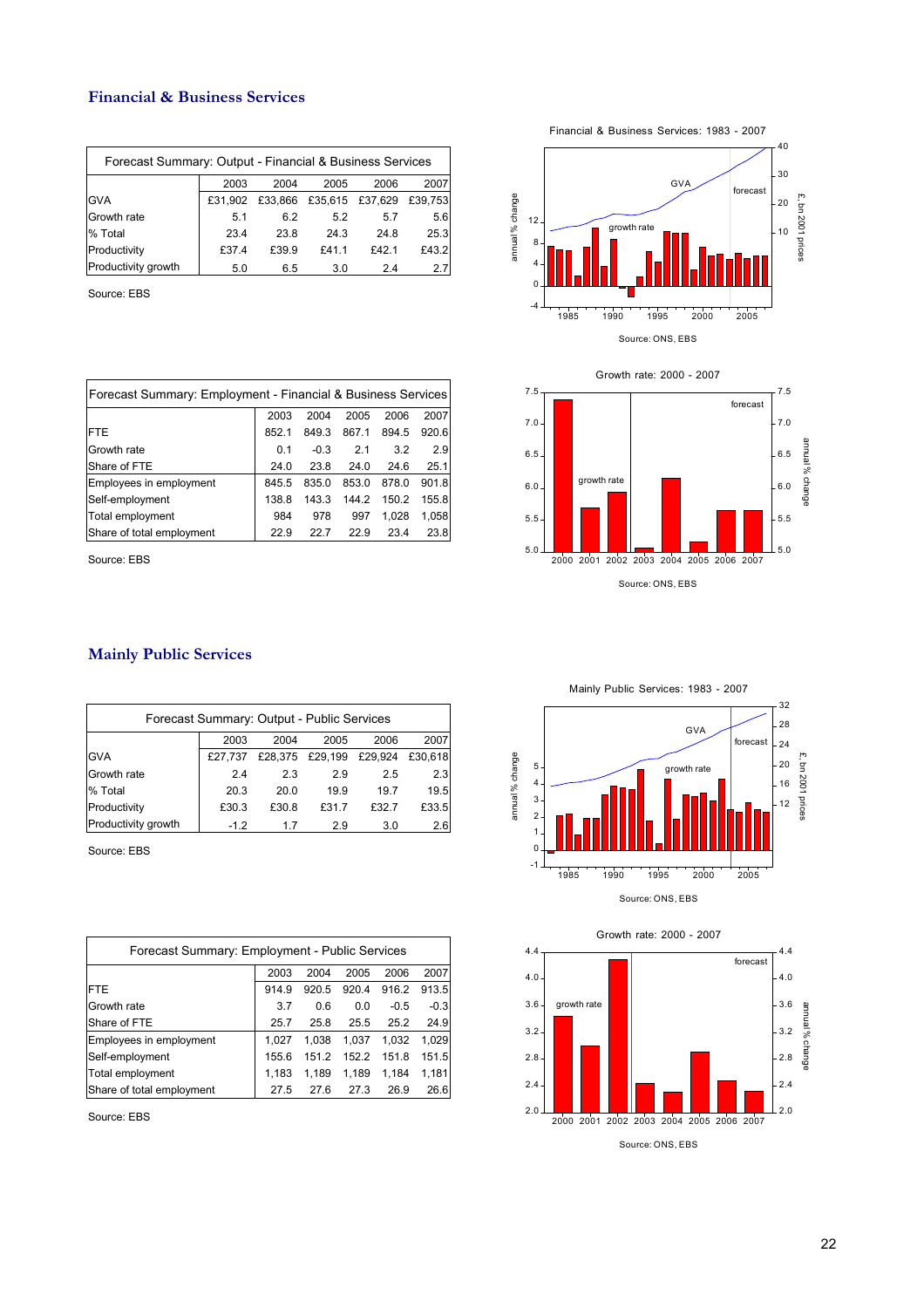# **Appendix E: Standard Industrial Classification (SIC) 1992**

| <b>Industry</b>                         |          | <b>Section Sub-section</b> | Group          |
|-----------------------------------------|----------|----------------------------|----------------|
| Agriculture, Forestry & Fishing         | A & B    |                            | 01,03,05       |
| Mining & Utilities                      | C & E    |                            |                |
| Mining exc. the extraction of Oil & Gas | C        | CA, CB                     | 10, 12, 13, 14 |
| Electricity & Water Supply              | E        |                            | 40,41          |
| Manufacturing                           | D        |                            | 15 - 37        |
| Metals & Chemicals                      |          |                            |                |
| Fuel Processing                         |          | DF                         | 23             |
| Metals manufacture & Metal Products     |          | DJ                         | 27,28          |
| Minerals                                |          | DI                         | 26             |
| Chemicals & Man -Made Fibres            |          | DG                         | 24             |
| Engineering                             |          |                            |                |
| Mechanical Engineering                  |          | DK.                        | 29             |
| <b>Electrical Engineering</b>           |          | DL                         | 30, 31, 32, 33 |
| <b>Transport Equipment</b>              |          | DM                         | 34,35          |
| Other Manufacturing                     |          |                            |                |
| Food, Drink & Tobacco                   |          | DA                         | 15,16          |
| Textiles & Clothing                     |          | DB, DC                     | 17,18,19       |
| Timber & Wooden Furniture               |          | DD                         | 20             |
| Paper, Printing & Publishing            |          | DE                         | 21,22          |
| Rubber & Plastics                       |          | DH                         | 25             |
| "Other" Other Manufacturing             |          | DN                         | 36,37          |
| Construction                            | F        |                            | 45             |
| Distribution, Hotels & Catering         |          |                            |                |
| Retailing                               | G        |                            | 52             |
| Other Distribution, Hotels & Catering   | G, H     |                            | 50,51,55       |
| Transport & Communications              | $\prime$ |                            |                |
| Transport                               | L        |                            | 60,61,62,63    |
| Communications                          | I        |                            | 64             |
| Financial & Business Services           | J - K    |                            |                |
| <b>Financial Services</b>               | J        |                            | 65,66,67       |
| <b>Business Services</b>                | κ        |                            | 72,74          |
| Property, Renting and Research          | κ        |                            | 70,71,73       |
| <b>Public Services</b>                  | $L - P$  |                            |                |
| Public Administration & Defence         | L        |                            | 75             |
| Education & Health                      | M, N     |                            | 80,85          |
| "Other" Other Services                  | O, P     |                            | 90,91,92,93,95 |

Source: ONS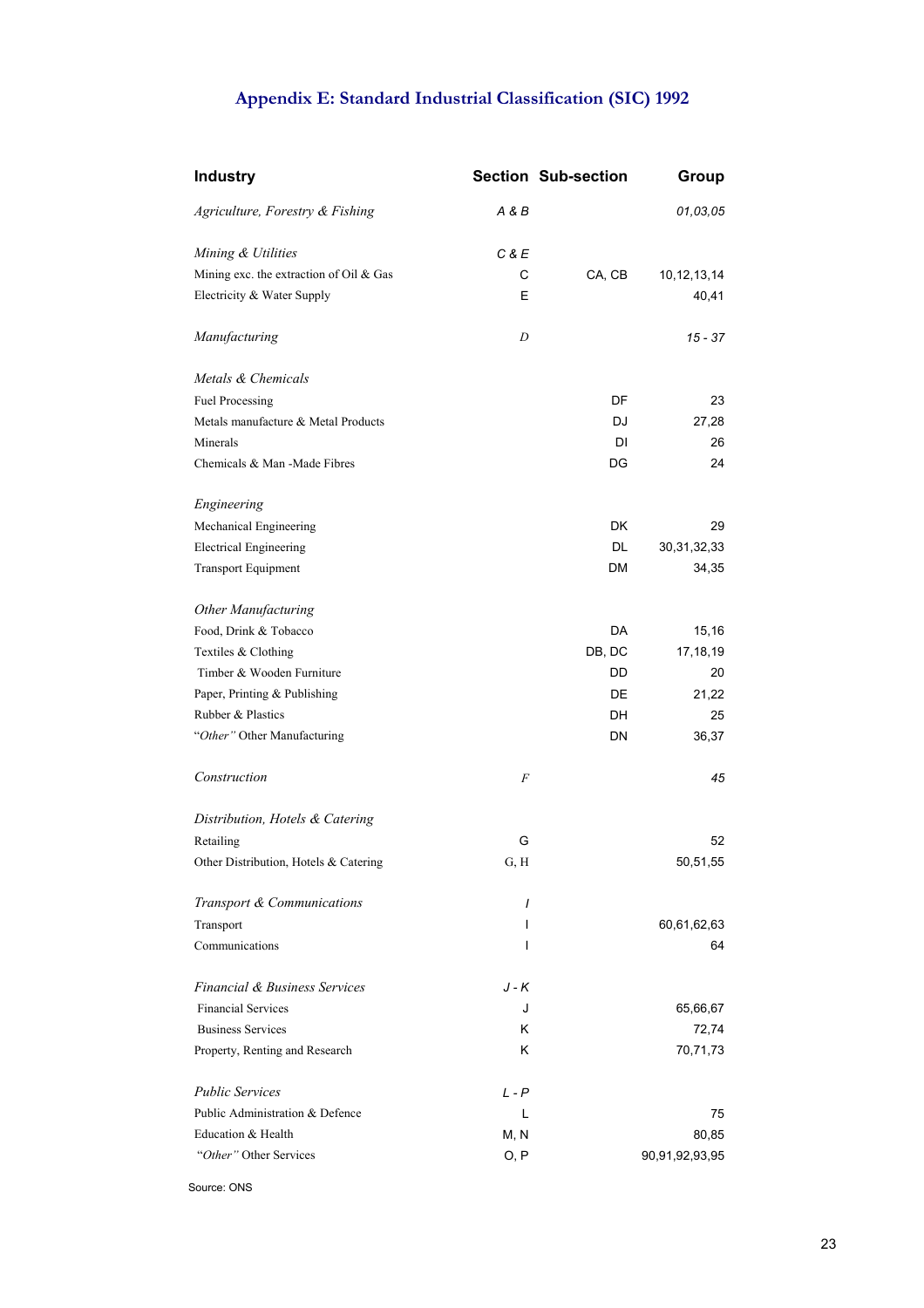### **Appendix F: Bibliography**

British Chambers of Commerce (2004) "Quarterly Economic Survey: Quarter 3, 2004", British Chambers of Commerce.

Confederation of British Industry, Regional Development Agencies, Welsh Development Agency and Scottish Enterprise (2004) "Regional Survey of UK Economic Trends, October 2004, Experian.

Experian Business Strategies (2004) "Regional Planning Service: Volume 1: Summary and Analysis, Autumn 2004, Experian.

Hodrick, R. J. and E. C. Prescott (1997) "Postwar U.S. Business Cycles: An Empirical Investigation", Journal of Money, Credit and Banking, 29, 225-230.

Lacey, D. (2000) "UK Regional Gross Domestic Product (GDP): Methodological Guide", Economic Trends, No. 565, UK Office for National Statistics.

Office for National Statistics (2004) "Economic Trends, October 2004", UK Office for National Statistics.

Quantitative Micro Software (2003) "Eviews 4: Command and Programming Reference", Quantitative Micro Software.

Wingfield, D. Fenwick, D. and K. Smith (2004) "Relative regional consumer price levels in 2004", UK Office for National Statistics.

Young, A. (1992) "Alternative Measures of Change in Real Output and Prices", Survey of Current Business, 73(4), April 32-55.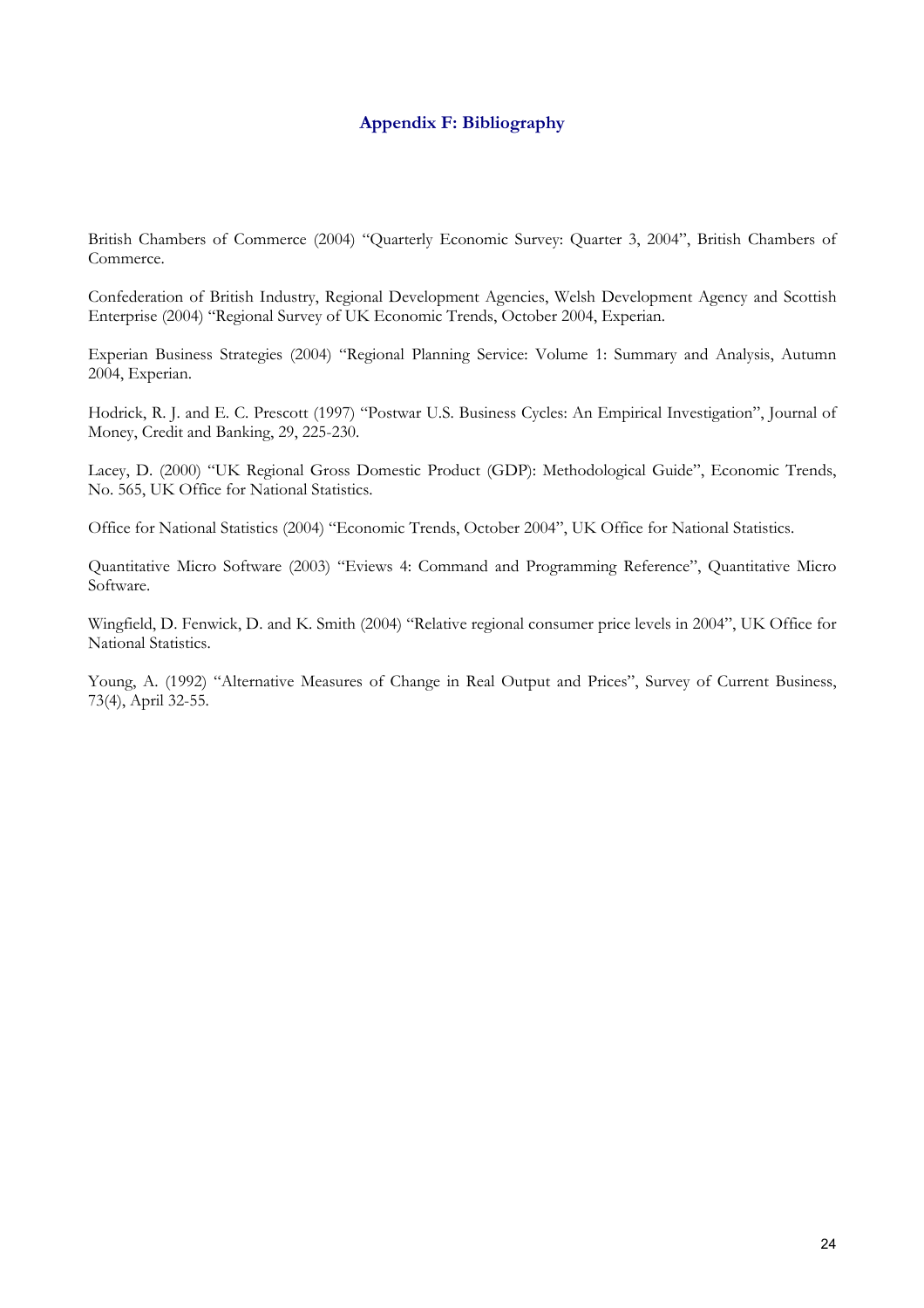



- South Oxfordshire 22 Gosport 39 Sevenoaks 66
- 48 Vale of White Horse 23 Hart 40 Shepway 67 Worthing
- 49 West Oxfordshire 24 Havant 41 Swale

<sup>22</sup> Forecasts reported in this document were largely derived from Experian Business Strategies' (EBS) UK and regional econometric models (as part of the Regional Planning Service) and do not necessarily represent the view of the South East England Development Agency (SEEDA).

The South East England Development Agency is not responsible for any loss incurred as a result of views expressed in this document.